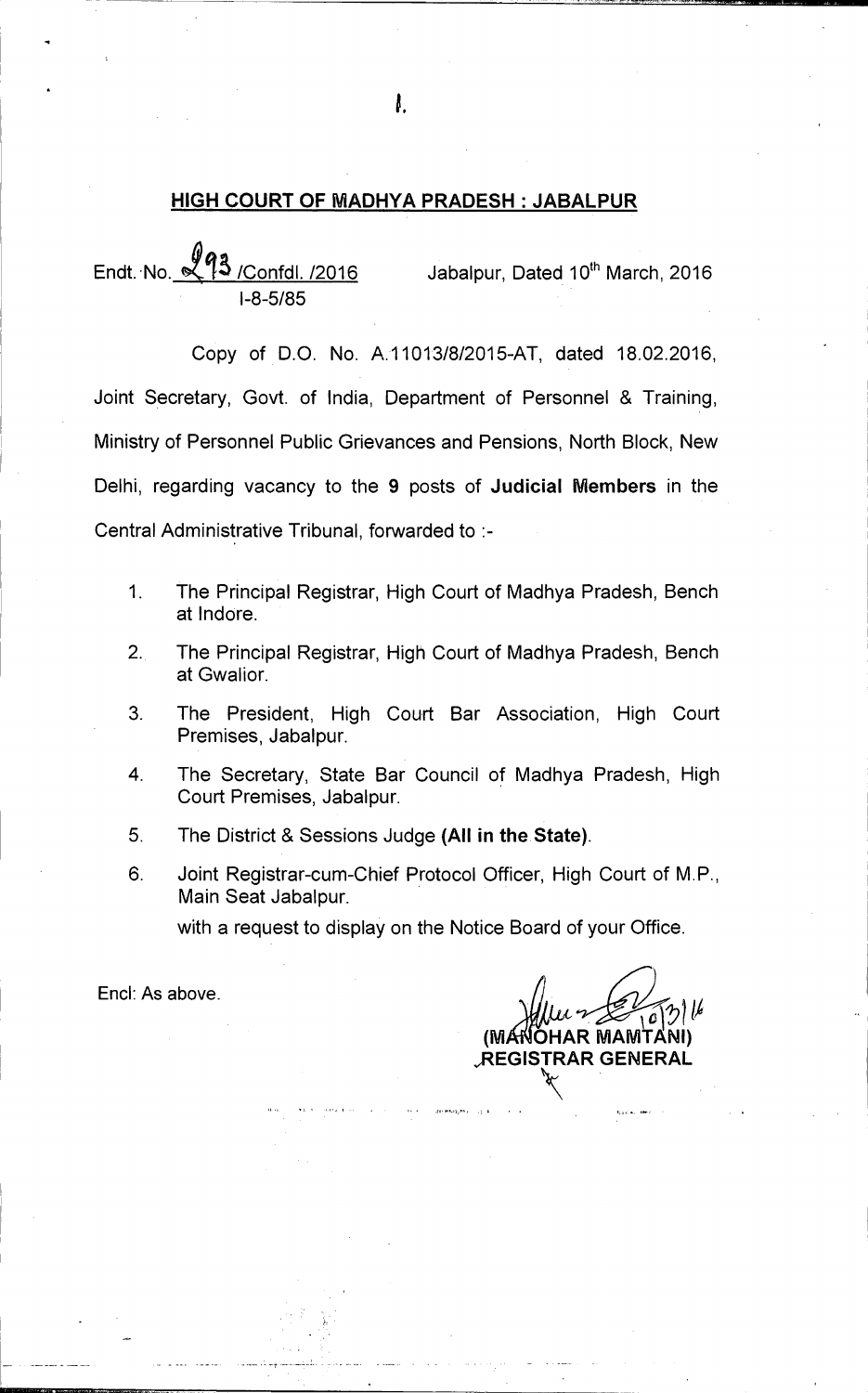**Dr. Devesh Chaturvedi** Joint Secretary Phche: 2309 4398 Fax : 2309 4630

 $\hat{\nu}^{\alpha}_{\ \alpha}(\cdot)$ 



भारत सरकार कार्मिक और प्रशिक्षण विभाग कार्मिक, लोक शिकायत तथा पेंशन मंत्रालय नॉर्थ ब्लाक, नई दिल्ली-110001 GOVERNMENT OF INDIA DEPARTMENT OF PERSONNEL & TRAINING MINISTRY OF PERSONNEL, PUBLIC GRIEVANCES AND PENSIONS NORTH BLOCK NEW DELHI-110001

## No. A.1 1013/8/2015-AT

Dated the **18 February, 2016** 

## Sir/Madam,

Applications are invited from eligible candidates for filling up nine (9) vacancies of Judicial Members in the Central Administrative Tribunal (CAT) arising during the calendar year 2016. As of now, there are likely nine (9) vacancies arising in the year 2016. However, the vacancies are likely to vary due to various exigencies like acceptance of resignation, if any, tendered by any Member (s) and also consideration and decision of competent authority regarding proposal for extension of one more term of appointment as per Rule 8 (2) of Administrative Tribunal (AT) Act, 1985.

2. The AT Act, 1985 was amended by the Administrative Tribunals (Amendment) Act,  $2006$  (No. 1 of 2007). As per sub-sections (2) and (3) of Section 8 of

 $8(2)$ A Member shall hold office as such for a term of five years from the date on which he enters upon his office extendable by one more term of five years:

ProVided that no Member shall hold office as such after he has attained the age of sixty-five years.

 $8(3)$  The conditions of service of Chairman and Members shall be the same as applicable to Judges of the High Court " applicable to Judges of the High Court."

3. Regarding the eligibility conditions, Sub-Section 2(b) of Section 6 of the Administrative Tribunals Act, 1985 as amended by the Administrative Tribunals (Amendment) Act, 2006 provides that-

"6(2) A person shall not be qualified for appointment,-

(b) as a Judicial Member unless he is or qualified to be a Judge of a High Court or he has for atleast two years held the post of a Secretary to the Government of India in<br>the Department of Legal Affairs on the Luis Luis Luis Covernment of India in the Department of Legal Affairs or the Legislative Department'including Member-Secretary, Law Commission of India or held a post of Additional Secretary to the a'in'the Department of Legal Affairs and Legislative Department at least fora period of fiVe yearS." • least for a period of five years."

 $4.5$  3 $t$  It is requested that this circular be given wide publicity. Names of eligible officers who have unimpeachable. integrity and 'having enbugh judicial experience with special knowledge and experience of service laws and are willing to be considered for - the .post of Judicial! Member in the Central Adininistrative 'Tribunal may be sent along with their application/bio-data in the enclosed Proforma (attached). While forwarding

| "不得你"的"好"。<br>$\mathcal{L}(\mathcal{D})$ , and $\mathcal{D}(\mathcal{D})$ , and $\mathcal{D}(\mathcal{D})$<br>सूचना<br>San Andrews<br>का अधिकार का सामना करने हैं।<br>a se a construção de | are encrosed Frotofina (attached). While forwarding<br>ារ <b>ាម ពៅទ្វា រទេ , ៦១០០</b> ២ ការ ដែល្ងា ៣២២១ រ៉ូរ៉ុក រូបពីរ<br>e i nografje tednom er drum sirkakinesk<br>an xaraba bosal sheetay wext saan<br>i de la finalitat de la finalitat de la finalitat de la finalitat de la finalitat de la finalitat de la finali<br>La finalitat de la finalitat de la finalitat de la finalitat de la finalitat de la finalitat de la finalitat d<br>$\mathbb{E} \mathcal{M}^{\mathbb{P}} \subseteq \mathbb{P} \times \mathbb{P} \mathbb{P} \mathbb{P} \mathbb{P} \subseteq \mathbb{P} \times \mathbb{P} \times \mathbb{P} \times \mathbb{P} \times \mathbb{P}$<br>and steps and the company of School and | http://persmin.gov.in |
|--------------------------------------------------------------------------------------------------------------------------------------------------------------------------------------------|-----------------------------------------------------------------------------------------------------------------------------------------------------------------------------------------------------------------------------------------------------------------------------------------------------------------------------------------------------------------------------------------------------------------------------------------------------------------------------------------------------------------------------------------------------------------------------------------------------------------------------------------------------------------------------------------------------|-----------------------|
|                                                                                                                                                                                            | ليؤرث وإستعسامات المستاج المتعابد والمتاحية والتواريخ والبارية والبارية<br>and a structure of the structure                                                                                                                                                                                                                                                                                                                                                                                                                                                                                                                                                                                         |                       |
| 30 C                                                                                                                                                                                       | $\frac{\partial}{\partial t} \frac{\partial}{\partial t} \frac{\partial}{\partial t} \frac{\partial}{\partial t} \frac{\partial}{\partial t} \frac{\partial}{\partial x} = \lim_{\varepsilon \to 0} \frac{\partial}{\partial t} \frac{\partial}{\partial x} \frac{\partial}{\partial x} + \lim_{\varepsilon \to 0} \frac{\partial}{\partial t} \frac{\partial}{\partial x} \frac{\partial}{\partial x} + \lim_{\varepsilon \to 0} \frac{\partial}{\partial t} \frac{\partial}{\partial x} \frac{\partial}{\partial x} + \lim_{\varepsilon \to 0} \frac{\partial}{\partial x} \frac{\partial}{\partial x} \frac{\partial}{\partial x} + \lim_{\v$                                                    |                       |
| $\mathcal{I}=\{x,y,z\in\mathcal{B}_0\}$ .<br>$\mathcal{L}(\mathcal{B})$<br>( 中) ( ) 程前<br>100 - 101 mpd                                                                                    | $\label{eq:3.1} \bullet \rightarrow \mathbb{R} \widehat{\mathbb{P}} \widehat{\mathbb{P}} \widehat{\mathbb{P}} \widehat{\mathbb{P}} \widehat{\mathbb{P}} \widehat{\mathbb{P}} \widehat{\mathbb{P}} \widehat{\mathbb{P}} \widehat{\mathbb{P}} \widehat{\mathbb{P}} \widehat{\mathbb{P}} \widehat{\mathbb{P}} \widehat{\mathbb{P}} \widehat{\mathbb{P}} \widehat{\mathbb{P}} \widehat{\mathbb{P}} \widehat{\mathbb{P}} \widehat{\mathbb{P}} \widehat{\mathbb{P}} \widehat{\mathbb{P}} \widehat{\mathbb{P}} \widehat{\mathbb{P}} \widehat$<br>难取时梦候 皱纹 一致狂 网络一场 机接口器 不<br>whealth the break and of the company of the<br>າງສຳລັກໃຫ້ພວກກະລິດ ແລະ ແລະ ເລືອກ ແລະ                                           |                       |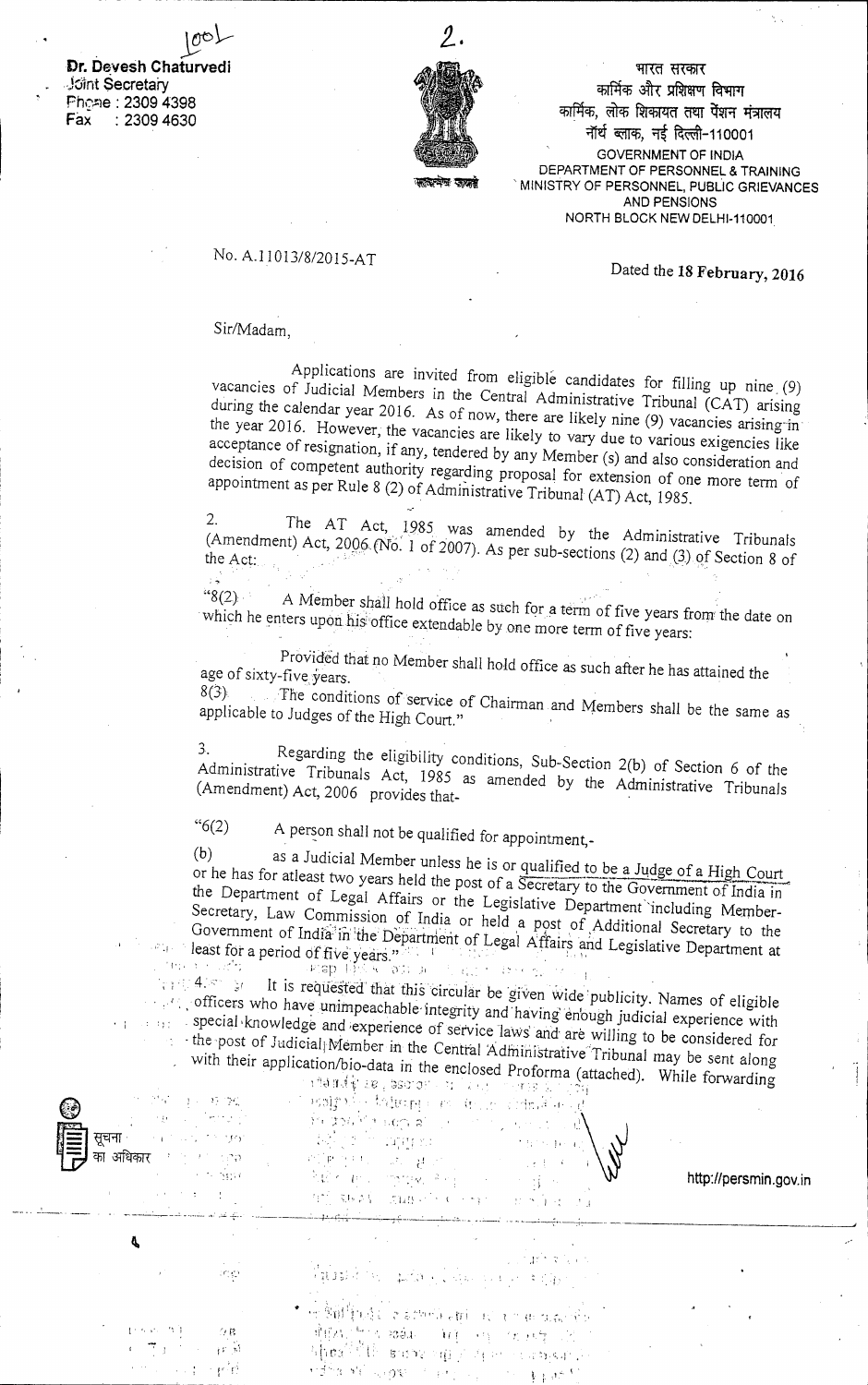• the application(s), it may be certified that the applicant fulfils the eligibility criteria as prescribed under the Act. The candidates may indicate their availability to join the Tribunal vide para 17 of the Annexure-I. It is requested that while forwarding the applications of candidates, the following points may be kept in mind:

 $\mathcal{S}$ 

**'17** 

- (i) It should be ensured and stated that the applicant(s) is/are clear from vigilance angle. In case any penalty had been imposed in the past against any applicant under the relevant Service Rules, the details of the same may also be furnished.
- (ii) Original ACR/APAR dossiers, failing' which certified copies of ACR/APAR for the last ten years as applicable in respect of applicants, may also be sent positively along with the applications.
- (iii) The Cadre Controlling Authority/Registrar of the High Court/Supreme Court while forwarding the applications may clearly indicate (with dates) that the officer / applicant fulfills the eligibility criterion i.e. held the post of Secretary for two years/Additional Secretary for five years as mentioned in para 3 above or that the applicant is qualified for appointment as a High Court Judge as per Article 217(2) of the Constitution of India.
- (iv) Interested applicants may also send advance copies of their applications by Speed Post or by hand. Advance copies of the applications would be considered only if the actual applications (to be sent by speed post or by hand) are later received with all the above necessary requirements from the cadre controlling authorities.
- 5. Retired Judges of the High Court and Members of the Bar may send their applications directly.

6. In the case of the Members of Bar, para 10(f) of Annexure-I regarding details of income in the last three Assessment years (2012-13, 2013-14 & 2014-15), it should invariably be filled up, failing which their candidature is liable to be rejected summarily (Copies of the income Tax Returns shall also be attached). Such applicants should attach documentary proof of fulfillment of the qualification to become High Court Judge as per Article 217(2) of the Constitution of India. Attestation form, duly filled in with 3 photographs, along with identity certificate, should be sent by Members of Bar. Prescribed attestation form is enclosed as Annexure-II.

7. The duly-filled in (neatly typed) original ,applications should reach the Secretary, Department of Personnel and Training, North Block, New Delhi — 110001 by 05.30 P.M. on or before 12<sup>th</sup> April, 2016 (by Speed Post or by hand). Applications received after closing date of receipt of application will not be considered. This Department will not be responsible, for the postal . delay/loss of application, for the reasons whatsoever. It is therefore, in the interest of applicants to ensure that their applications reach well within the closing date & time as stipulated.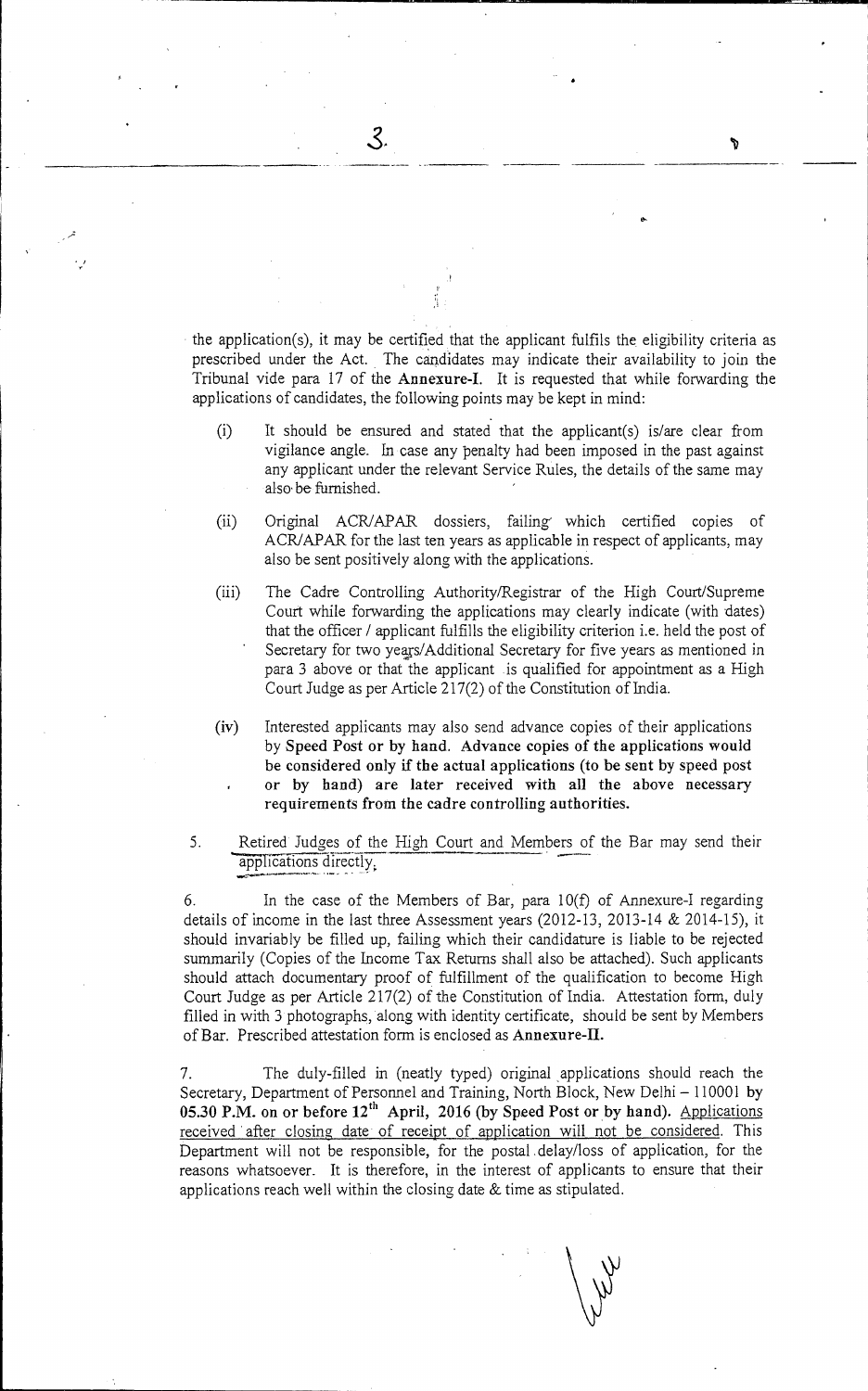8. The appointment of Member in the Central Administrative Tribunal shall carry All India transfer liability. The selected persons are liable to be posted to any place having a Bench of the Central Administrative Tribunal depending on the availability of the vacancies / exigencies of work and as decided by the Competent Authority.

4.

9. The designated Committee may prepare a list of waitlisted panel to meet any exigencies like the selected candidate not joining, vacancies arising in 2016 due to resignation, vacancies carried forward from previous years etc. The waitlisted panel will remain valid upto six months from the date the panel is prepared by the designated Committee. However, the Government of India reserves the right to extend the validity of the panel.

10. It is also clarified that persons selected for appointment will have to join within thirty (30). days from the date of issue of appointment order failing which the appointment will be cancelled and the candidate will be liable to be debarred for a period of three years in terms of extant guidelines of the Department.

11. It is in their own interest that candidates should go through the Administrative Tribunal Act, 1985 and it's amendment from time to time regarding eligibility, service conditions etc before applying. It may also be noted that subsequent amendment, if any, to this notice will be posted in DoPT website (persmin.gov.in/persmin.nic.in) only.

With regards,

Yogrs sincerely,

 $\frac{1}{2}$ h Chaturvedi)



**Registrar General, Madhya Pradesh\_ High Court, Jabalpur** 

**High Court of Madhya Pradesh** • tiAtm,,Pun.  $\mathbf{g}_{\mathcal{N}}$ **Receive Creek Hich Yours Industry**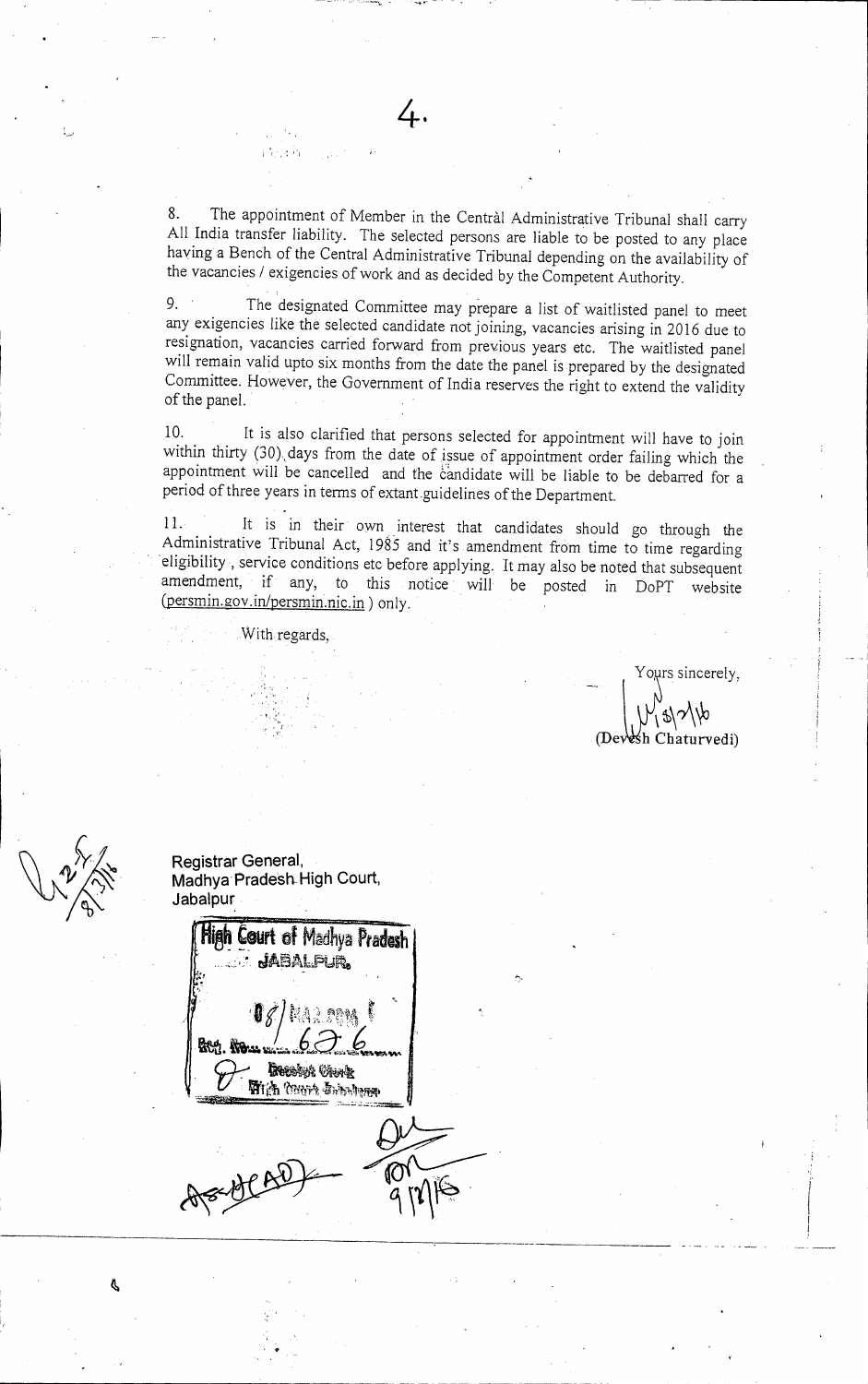### ANNEXURE-I

# PARTICULARS/BIO-DATA FOR THE POST OF JUDICIAL MEMBER IN CENTRAL ADMINISTRATIVE TRIBUNAL

I. Name:

2. Date of Birth:

| 3. | Current/Past Service      |  |
|----|---------------------------|--|
|    | (i) High Court Judge      |  |
|    | (ii) Indian Legal Service |  |
|    | (iii) Judicial Service    |  |
|    | (iv) Member of Bar        |  |
|    |                           |  |

4. In the case of High Court Judge

(i) Date of appointment as High Court Judge:

(ii) Place of posting:

5. In the case of others

(i) Name of Service:

- (ii) Year of joining service:
- (iii) Since when in Grade I of ILS/Judicial Service:

(iv) Present scale of pay:

6. Educational Qualifications

(Mention award of prize, scholarship, fellowship or any other distinction)

7. Date of Superannuation (If applicable):

8. Designation of Present/Last Post held:

9. (a) Office Address & Telephone Number:

(b) Residential Address & Telephone Number:

(c) Correspondence Address (along with Mobile Number and Email ID):

என்பார் கூற தேடியி **CONTRACTOR** BANK

 $\mathcal{L}_{\text{max}}$ 

- 10. Practice (for Members of Bar)
	- $(a)^{3/15}$  Date of enrolment  $^{37}$  Fm
- (b) Actual number of years of practice<br>(c)  $\mathbb{R}$ . Places and/or/the courts before whom
- - practised and the period (d) Nature of practice-**The Control** Civil, Criminal, Constitutional, Taxation, and the

Places and/or the courts before whom

- Labour, Company, Service etc. Promotion of the se (e) The field of specialization, if any
	- - $\overline{\mathbb{C}}^1(\mathbb{C})\otimes\mathbb{C}^1(\mathbb{C})\otimes\mathbb{C}^1(\mathbb{C})\otimes\mathbb{C}^1(\mathbb{C})\otimes\mathbb{C}^1(\mathbb{C})\otimes\mathbb{C}^1(\mathbb{C})\otimes\mathbb{C}^1(\mathbb{C}^1)\otimes\mathbb{C}^1(\mathbb{C}^1)\otimes\mathbb{C}^1(\mathbb{C}^1)\otimes\mathbb{C}^1(\mathbb{C}^1)\otimes\mathbb{C}^1(\mathbb{C}^1)\otimes\mathbb{C}^1(\mathbb{C}^1)\otimes\$
		- CONSTRUCTION IN THE CONSTRUCTION OF THE CONSTRUCTION

l nako prostatagos es sono esse specifi in politi عنتقر حوجها

> 1950 오스, 일반문 사람(b) **采访性**的人

, alternation Asgociation of the Community of the Community of the Community of  $\mathbf{r}^{(1)}$  . a ja da berkoop Etaria ini mana mingi osti

Enter Service Reservation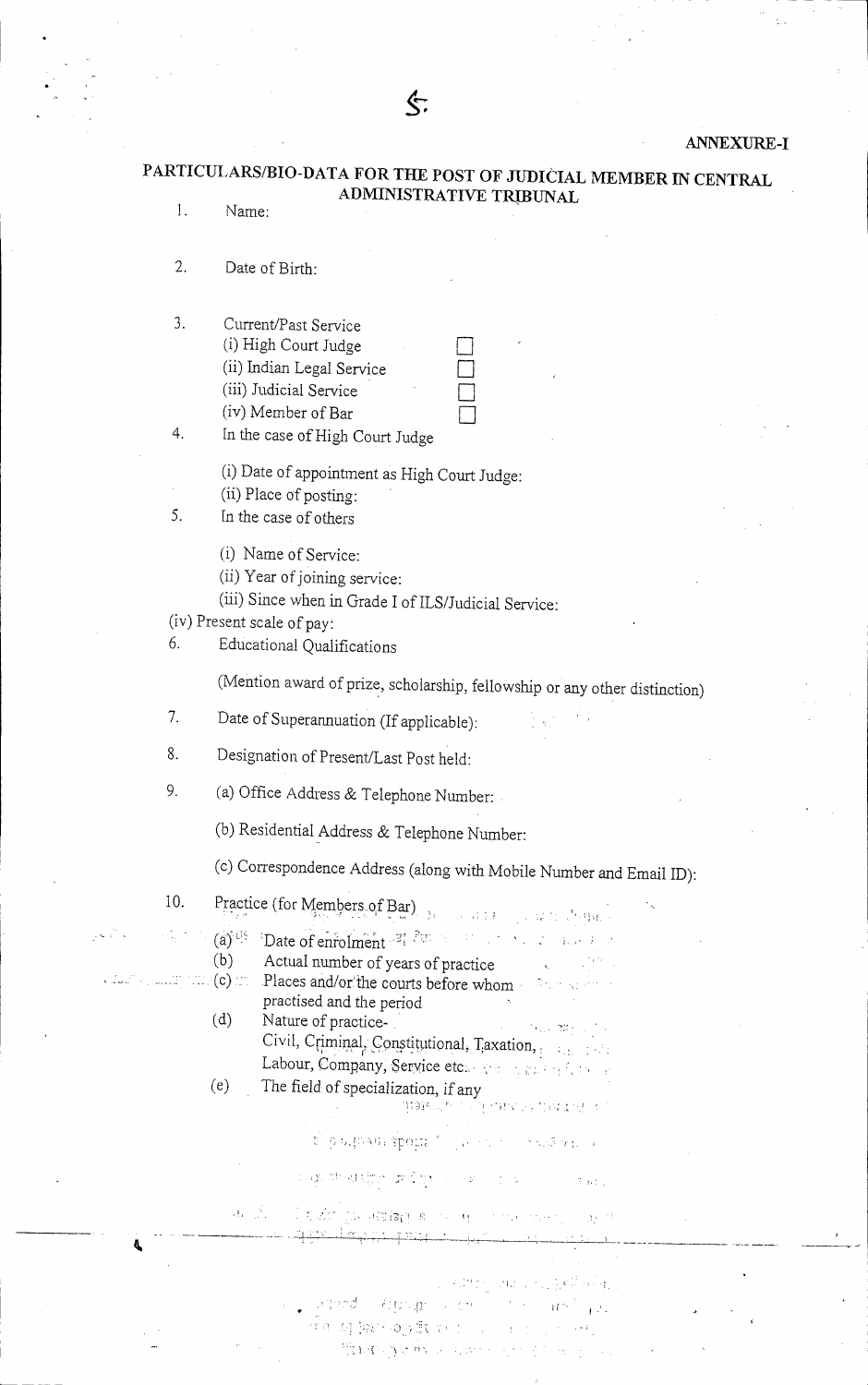(f) (i) Professional Income for the last three Assessment Years (2012- 13, 2013-14 & 2014-15) - gross and taxable (ii) Year in which first assessed to Income Taxgross professional income in that year be furnished. (g) Reported judgments of Supreme Court and High Courts, for the last five years, in which argued independently (give citations) (h) Unreported judgments of Supreme Court and High Courts, for the last five years, in which argued independently (annex certified/ attested copies) 11. Association, if any, with any political party (a) Name of the party (b) Period of association (c) Whether held any organizational office and if so, period (d) Whether held elective office in any legislative or local authority and, if so, the period.

سما

- 12. Whether held any office as Advocate General, Government Advocate or Standing Counsel for the State or Union or any statutory authority or public undertakings (give particulars).
- 13. In the case of a Judicial Officer, details of the posts held during the last ten years with dates. Details of any departmental

inquiry held or contemplated, with particulars as to the

nature of charges and period or periods involved and the

outcome thereof, should be indicated.

- 14. Whether employed at any time either on part-time or full-time basis. If so, give status and period and the reasons for leaving.
- 15. Special knowledge and experience in dealing with service matters and laws (Please elaborate):
- 16. Indicate special achievement during last 10 years (separate sheet may be attached for indicating special achievement — in not more than 150 words)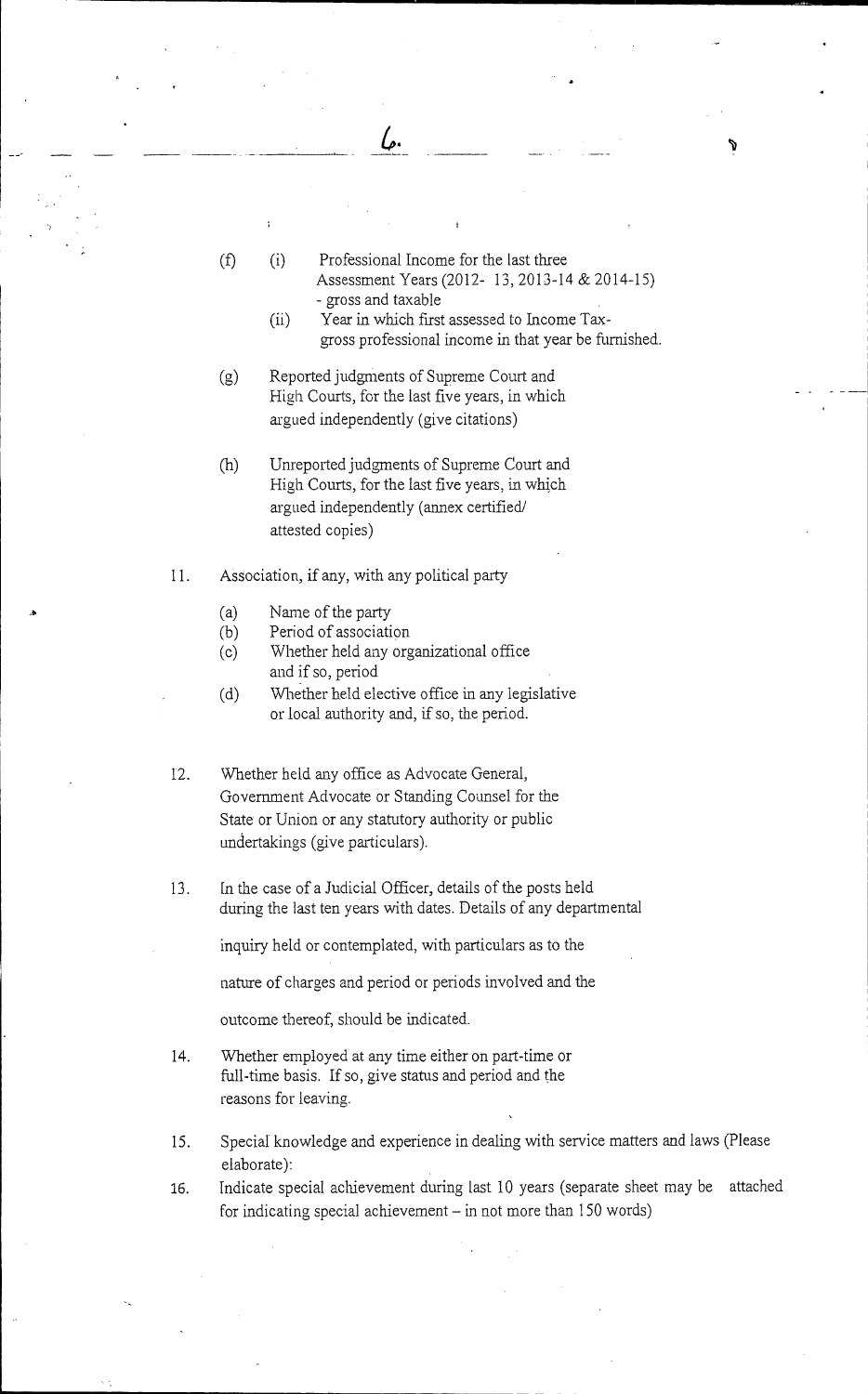17. Indicate the month of year 2016 in which the officer will be available for joining the Tribunal, if selected:

The information furnished above is correct to the best of my knowledge and belief and nothing has been suppressed. I understand that in case of my selection, if any information furnished above is found to be false or mis-represented at a later stage, my selection is liable to be cancelled with the approval of the Competent Authority.

(SIGNATURE)

(NAME IN CAPITAL

Date:

Place: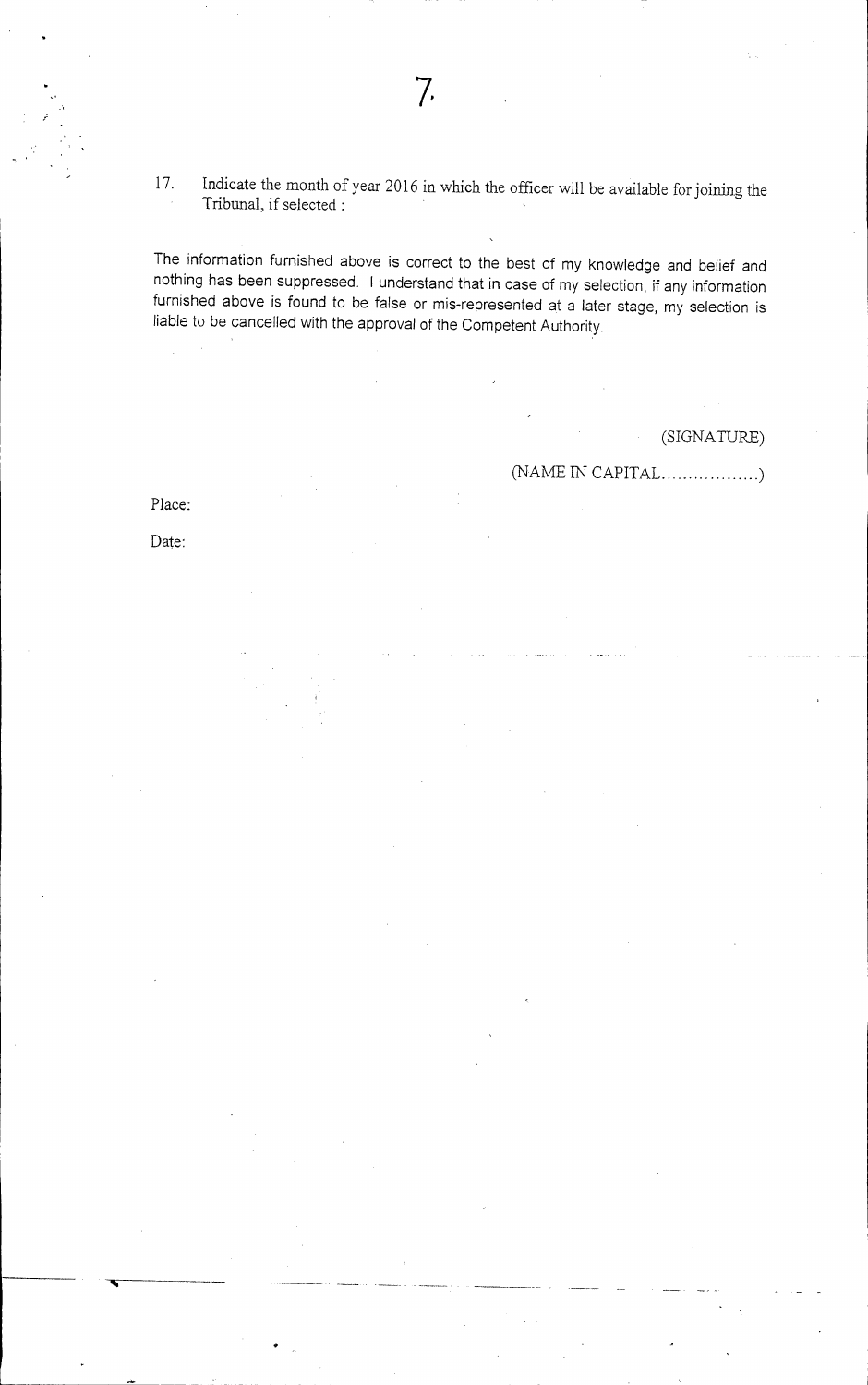ANNEXURE-D

To  $\omega$  filled in by the candidate in his own handwriting  $No.F(1)$ Roll No.  $/9$  $\cdot$  R

#### नं.लो.स.आ. 21क/U.P.S.C.-21A

हाल ही के पासपोर्ट आकार  $(5\overline{7}\overline{7}+\overline{7})\overline{7}$  ,  $(5\overline{7})\overline{7}$ इस्तक्षरित फोटो को प्रति चित्रकाइए Affix signed Passport size  $(5cm \times 7cm$  approx.) copy of recent photograph

### साइयंकन फार्म ATTESTATION FORM चेलवर्च/WARNING

सक्यंत्रन कार्म में झूठी सूचना देना या किसी तथ्य की छिपाना अनईता समझी जाएगी तथा उसके कारण उम्मीदकर की सरकारी नौकरी के लिए अयोग्य समझे कने को संभावना है।

The furnishing of false information or suppression of any factual information in the Attestation Form would be a disqualification and is likely to render the candidate unfit for employment under the Government.

2. इस फार्म को भरने और मेलने को बाद बंदि उम्मीदेवार को नवरबन्द, गिरफ्तार किया बाता है, उस पर मुकदमा चलाया जाता है, बन्दी, जुमान, दण्डित, विवर्बित दोषमुक्त आदि किया जाता है तो उसकी सूचना तत्काल संब लोक सेवा आयोग को अधक उस अधिकारी को यशस्थिति मेजी जानी चाहिये, जिसको पहले साक्सेकन फार्म मेक, गया है। ऐसा न करने पर यह समझ जायेगा कि वास्तविक सूचना डिसाई गई है।

If detained, arrested, prosecuted, bond down, fined, convicted, debarred, acquitted etc. subsequent to the completion and submission of this form the details should be communicated imminediately to the Union Public Service Commission or the authority to whom the attestation form has been sent earlier, as the case may be, failing which it will be deemed to be a suppression of factual information.

1. यदिकिमी व्यक्ति के सेवाकाल में यह पता चलता है कि सक्यांकन फार्म में झूठी सूचना दी गई है या किसी तथ्य को डिसल गया है तो उसको सेवाएँ समाज को का सकेंग्रे ।

If the fact that false information has been furnished or that there has been suppression of any factual information in the attestation form comes to notice at any time during the service of a person, his services would be liable to be terminated.

|                                                                                                                                                                                                                                                                                                                                                          | コミケ<br>こうすい<br>Nanc<br>Sunane                                                         |  |
|----------------------------------------------------------------------------------------------------------------------------------------------------------------------------------------------------------------------------------------------------------------------------------------------------------------------------------------------------------|---------------------------------------------------------------------------------------|--|
| 1. पुरानाम (साफ अक्षरों में) उपनामों सहित<br>(चंदि आपने अपने नाम या समाम में किसी समय कुछ बड़ाया<br>या बटाक है तो कुपया बताएं)<br>Name in full (in Block, Capitals), with aliases, if any<br>(Please indicate if you have added or dropped at any<br>stage, any part of your name or surname).                                                           |                                                                                       |  |
| 2. वर्तमान पूरा पदा (अर्थात् ग्राम, धाना और विला या मकाने नं.,<br>गली/सडक/सर्ग और नगरे)<br>Present address in full (i.e. Village, Thana and District or<br>House Number, Lane/Street/Road and Town)                                                                                                                                                      |                                                                                       |  |
| 3. (क) वर का पूर पता (अर्थात् ग्राम, थाना और दिला यो मकान नं.,<br>गलो/सहक/मान और नगर और जिले के मुख्यालय का नाम)।<br>Home address in full (i.e. Village, Thana and District<br>(z)<br>or House Number, Lane/Street/Road and Town and<br>name of District Headquarter). The track the formula<br>(ख)। यदि पाकिस्तान की मूल निवासी है तो उस देश में पता और | $(\overline{\pi})$<br>(a)<br>$(\overline{\mathbf{u}})$ , where $\mathbf{u}$ , we have |  |
| भारत संब में प्रजनन की तारीख।' -<br>If originally a resident of Pakistan the address in that<br>(b)<br>country and the date of migration to Indian Union.                                                                                                                                                                                                | (b)                                                                                   |  |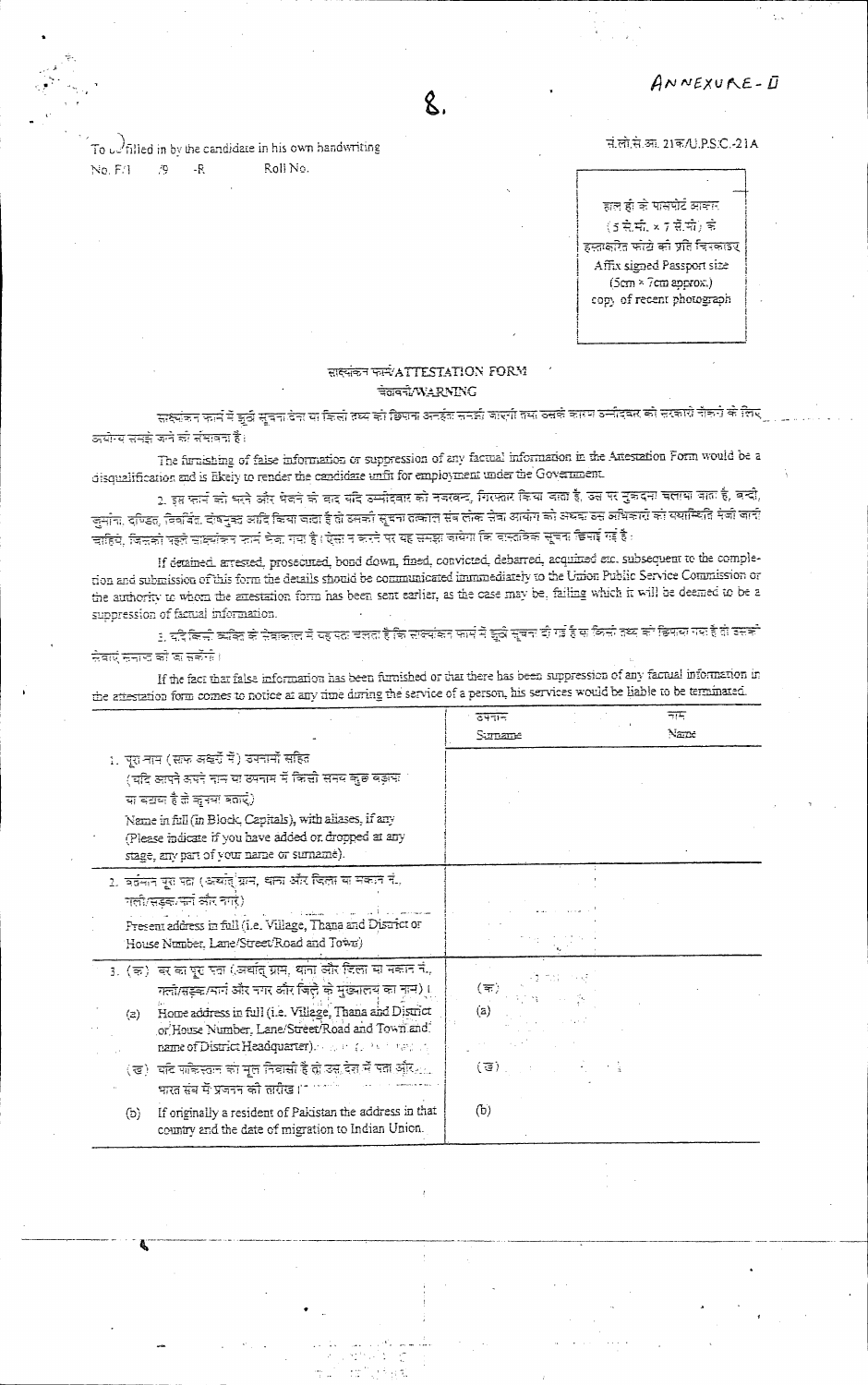4, उन स्यानों का ब्लैरा (रहने की अवधियों सहित) जहां आप पिछले पांच नहीं में एक वर्ष से अधिक समय तक रहे हों। यदि विदेश (पाकिन्तान सहित) रहे हों तो उन स्थानों का व्यारा देना चाहिए जहां आप एक वर्ष से अधिक समय तक 21 वर्ष को आयु होने के बाद रहे हों।

 $\overline{2}$ 

Particulars of places (with periods of residences) where you have resided for more than one year at a time during the preceding five years. In case of stay abroad (including Pakistan) particulars of all places where you have resided for more than one vear after attaining the spe of 21 years should be given.

|               | $-$ , $-$ , $-$ , $-$ , $-$ , $-$ , $-$ , $-$ , $-$ , $-$ , $-$ , $-$ , $-$ , $-$ , $-$ , $-$ , $-$ , $-$ , $-$ , $-$ , $-$ , $-$ , $-$ , $-$ , $-$ , $-$ , $-$ , $-$ , $-$ , $-$ , $-$ , $-$ , $-$ , $-$ , $-$ , $-$ , $-$ , |                                                                                                                                                                                                                 |                                                                                                                                                        |
|---------------|-------------------------------------------------------------------------------------------------------------------------------------------------------------------------------------------------------------------------------|-----------------------------------------------------------------------------------------------------------------------------------------------------------------------------------------------------------------|--------------------------------------------------------------------------------------------------------------------------------------------------------|
| ਤਰ ਦੇ<br>From | कब देवा<br>Ŧы                                                                                                                                                                                                                 | ंनिकस स्वानों के पूरे पते ( अर्थात् ग्राम, थान और जिते या<br>मक्जन मन्दर, गली/महक/मार्ग और नगर)।<br>Residential address in full (i.e. village, Thana and<br>Dispict or House Number, Lane, Street Road and Town | सिद्धले खाने में दिये गये म्बान को जिले को<br>मुख्यतय का मात्र<br>Name of the District Headquarters of the<br>place mentioned in the preceding column. |
|               |                                                                                                                                                                                                                               |                                                                                                                                                                                                                 |                                                                                                                                                        |
|               |                                                                                                                                                                                                                               |                                                                                                                                                                                                                 |                                                                                                                                                        |
|               |                                                                                                                                                                                                                               |                                                                                                                                                                                                                 |                                                                                                                                                        |
|               |                                                                                                                                                                                                                               |                                                                                                                                                                                                                 |                                                                                                                                                        |
|               |                                                                                                                                                                                                                               |                                                                                                                                                                                                                 |                                                                                                                                                        |

 $\mathbb{S}_r$  ( $\overline{\mathbb{R}}^n$ 

J.

|                                                | $\beta_{\rm c}$                                                                                  |                                                                                               |                             |                                                                                                                                                                          |                                                                                                                                 |                                               |
|------------------------------------------------|--------------------------------------------------------------------------------------------------|-----------------------------------------------------------------------------------------------|-----------------------------|--------------------------------------------------------------------------------------------------------------------------------------------------------------------------|---------------------------------------------------------------------------------------------------------------------------------|-----------------------------------------------|
| रिश्ता पास                                     | Rejanon Name                                                                                     | राष्ट्रीयतः (जन्म<br>से झेरख<br>अधिवास से)<br>Nationality<br>foy birth and<br>or by domicile? | दम्य स्थत<br>Place of birth | ब्यवस्तव (परि<br>चेवा में ही वो पुरा<br>पद्दान और<br>कार्यालय का पूरा ।<br>पता दिया जाये)।<br>Occupation<br>(if employed give<br>full designation &<br>Official sddress) | वर्तनार डाक का पता।<br>ंबादे मृतक हो दो<br><b>चिक्का मंत्र</b> े<br>Presen:<br>Postal address<br>(if dead give<br>lest address' | काका स्क्वं प्रा<br>Permenent<br>Home adaress |
| $\sigma_{\rm c}$                               | त्पित (पूरा चान,<br>उपचर्मी संहित।<br>चंदि कोई हो।<br>Father<br>(Name m Full<br>aliases, if any) |                                                                                               |                             |                                                                                                                                                                          |                                                                                                                                 |                                               |
| $\left(\overline{\mathfrak{D}}\right)$<br>1⊡∫) | स्त<br>Mour<br>चली पति।                                                                          |                                                                                               |                             |                                                                                                                                                                          |                                                                                                                                 |                                               |
| $\langle \pi \rangle$                          | Wife:Husband<br>भड                                                                               |                                                                                               |                             |                                                                                                                                                                          |                                                                                                                                 |                                               |
| тýу.                                           | Bromer(s)<br>बहर्ने<br>Cicret(i)                                                                 |                                                                                               |                             |                                                                                                                                                                          |                                                                                                                                 |                                               |

(छ) विदेश में पढ़ रहे/रह रहे पुत्र/(भुत्री) और या भुत्री/(पुत्रियों) को मामले में प्रस्तुत की चाने वाली सूचन ।  $\bullet$ 

| हाम,<br>Name | -चर्चुमत (जन्म से<br><i>डौर/या अ</i> धिवास से) <br>Nationality<br>(by birth and<br>or by domicile) | जन्म का स्थान<br>Place of birth | देश का नम जहां पड़ रहे।<br>रह रहे हैं पूरा पंता<br>Country in which<br>studying living<br>with full address | चे दिये<br>ਜਿਵਤ<br>कालम<br>गर्दे देश में जिस तारीख<br>से पढ़/रहे हैं।<br>Date from which studying<br>living in the country<br>mention in previous column |
|--------------|----------------------------------------------------------------------------------------------------|---------------------------------|-------------------------------------------------------------------------------------------------------------|----------------------------------------------------------------------------------------------------------------------------------------------------------|
|              |                                                                                                    |                                 |                                                                                                             |                                                                                                                                                          |

C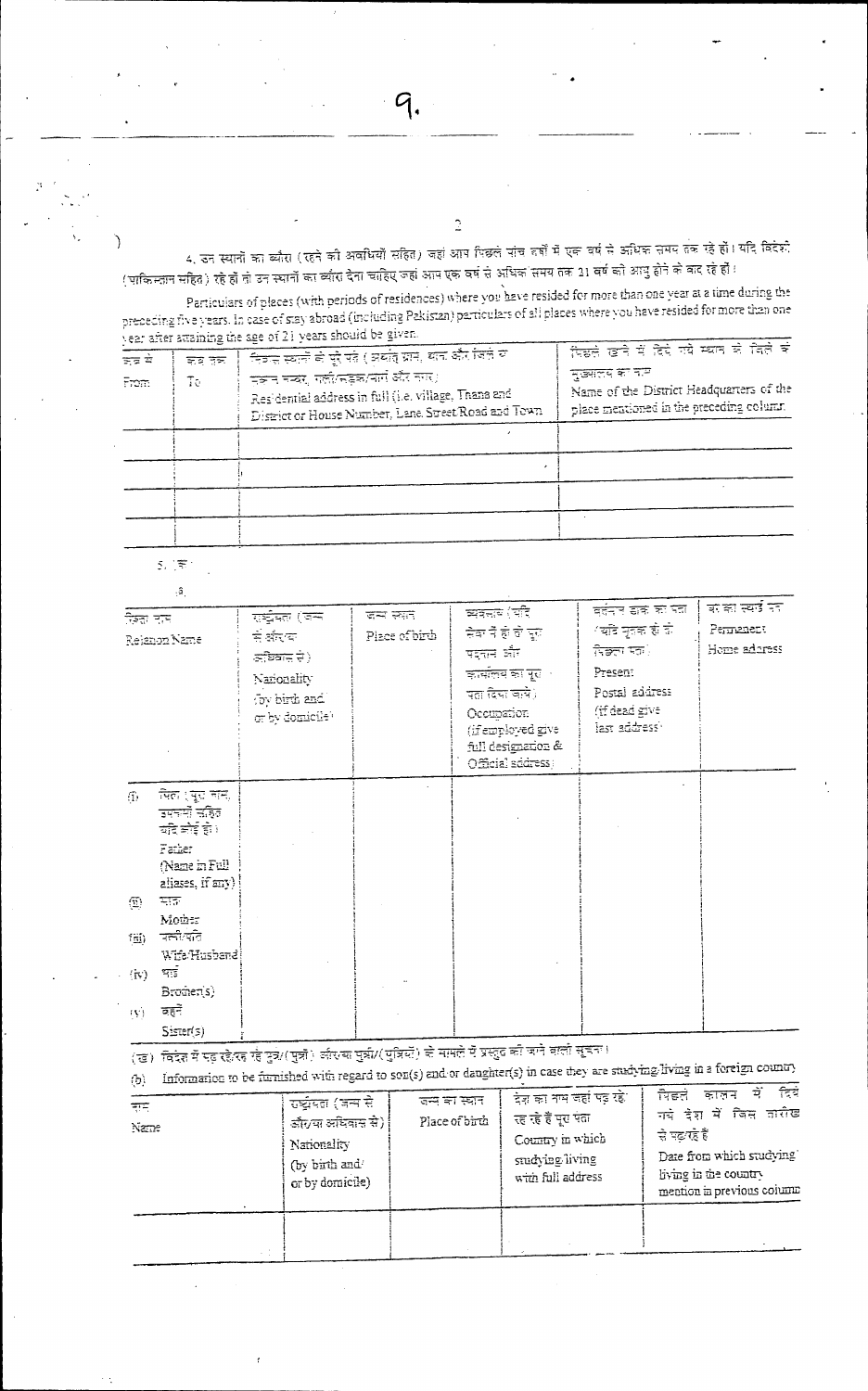| Nationality<br>$(\overline{\infty})$<br>(क) जन्म को तारीख (ईस्वी संवत् में)<br>(a)<br>Date of birth (in Christian era)<br>íāi i<br>$(\overline{\mathbf{G}})$<br>(ख) वर्तमन आयु<br>$\left( \mathbf{p}\right)$<br>(b) Present Age<br>(न)<br>(य)। मैट्रिक को सदय आयु<br>(c)<br>Age at matriculation<br>(C).<br>(क) जन्म स्थल, जिला और सन्च जित्तनें यह स्थित है<br>$(\overline{\pi})$<br>δ.<br>$\langle a \rangle$<br>Place of birth, District and State in which situated<br>(a) -<br>(ত)<br>(ख) आप किस मिले और राज्य के है<br>$\left(\mathbb{E}\right)$<br>District and State to which you belong<br>ිට -<br>(स)<br>(ग)। आपके पिता पूल रूप से किसे जिले और सन्ये के हैं<br>(C)<br>(c) District and State to which your father originally belongs<br>$(\overline{z})$<br>$(\overline{\pi})$ जापका धर्म<br>9.<br>$(\bar{z})$<br>(a) Your religion<br>$(\overline{u})$<br>(ভ) জ্য লয় জনুমূলির আরিজেরবারিজেন যিচ্ছা আরি কাই?<br>उत्तर हो या नहीं के रूप में दें।<br>Œ.,<br>Are you a member of a Scheduled Caste/Scheduled Tribe/OBC?<br>(b)<br>Answer Yes or No'<br>15 वर्ष की आयु से किन-किन स्कूलों और कालेकों में और किन-किन वर्षों में शिका प्राप्त को उसके स्थानों को वर्षों के साथ दिखाते<br>10.<br>हर शिक्षा संबंधी फेयदाएं।<br>Educational qualification showing places of education with years in Schools and Colleges since 15th year of age<br>क्वंडने को सर्रोड<br>नरोसा<br>प्रवेश को क्लोख<br>स्क्लाकालेब का नाम और पूरु पता<br>Date of leaving<br>Date of entering<br>Name of School/College with full address<br>क्या आप इस समय केन्द्रीय या राज्य सरकार या अर्थ-सरकारी या स्थायीक्तू सरकारी निकाय या स्क्शानी निकाय या सार्वजनिक उपक्रम<br>(হ)<br>11.<br>या किसी गैर सरकारी उपक्रम या संस्था के अन्तर्गत वार्य कर रहे हैं या पहले कभी कार्य किया है? यदि हाँ, से नियोका को सरोख,<br>सहित पूर्ण विवरण दें।<br>Are you holding or have any time held an appointment under the Central or State Government or a semi-<br>(z)<br>Government or a quasi-Government body or an autonomous body, or a public undertaking or a private firm<br>or institution? If so, give full particulars with dates of employments up-to-dates :<br>पहली नौक <mark>री क</mark> ेंड्ने की कारण<br>अवशि<br>नियोक्ता का पूरा नान व पता<br>पद, परितब्दियां तथा रोवगार का स्वरूप<br>Reasons of leaving<br>Full name and address of<br>Designation, emolentents and<br>Period<br>previous service<br>nature of employment<br>employer<br>त्रह<br>포<br>7 <sub>0</sub><br>From<br>作文のよう<br>राष्ट्रपति<br>sena ju<br>aliner<br>ञ्चा मिछली सेवा भारत सरकार⁄राज्य सरकार⁄भारत सरकार या किसी राज्य सरकार के स्वामित्व या संचालित किसी उपक्रम, किसी<br>(ত)<br>11.<br>स्वायत् निकाय, विश्वविद्यालय/स्यानीय निकाय के अधीन थी, यदि आएने केन्द्रीय सिविल सेवार्ये (अस्याई सेवा) नियम, 1965 के<br>नियम 5 के अधीन या किन्हों इसी प्रकार के नियमों के अर्धान एक महीने का नोटिस देकर सेवा छोड़ी थी दो क्या आपके विरुद्ध<br>कोई अनुशासनिक कार्यवाही की गई थी या जब आपको सेवा को समाज करने के लिए नोटिस दिया गया था या बाद में आपको<br>सेवा को वास्तव में समाज होने से पहले तक आपसे किसी मामले में आपको आचरण को लिए स्पष्टीकरण मांगा गया था?<br>If the previous employment was under the Government of India/State Government/an Undertaking owned or<br>$\cdot$ (b)<br>controlled by the Govt. of India or a State Government/Autonomous body/Unviersity/local body. If you had<br>left service on giving a month notice under Rule 5 of the Central Civil Services (Temporary Service) Rules,<br>1965 or any similar corresponding rules were any disciplinary proceedings framed against you, or had you<br>been called upon to explain your conduct in any matter at the time you gave notice of termination of service,<br>or at a subsequent date before your services actually terminated?<br>on the first deep of an incorrect to the most case.<br>i iş bazediki suzan içik eden bir bir bir etmesi.<br><del>Tarihi kuruluşu bir bir bir bir bir bir bir bir b</del><br>م العوام العالمي التي يتم التالي التي تكون المستقل التي يتم الأرباطي الأقوام الأقوام الأوراطي الأمريكي التي تر<br>التالي التي تم التي تراكب التي يتم التي تتم التي تتم التي تتم التي تتم المستقل التي تتم الأمر الموارد العقودة<br>P<br>눈 같이 많이<br>s Paragon transmos the same of the same<br>្ស <b>រិង្គ</b> នៅអីការស្រុក នោះ នោះ នោះ ការប្រទេស ស្រុក ស្រុក ស្រុក ស្រុក ស្រុក ស្រុក ស្រុក ស្រុក ស្រុក ស្រុក ស្រុក ស្រ<br>$\mathcal{T}_{\text{eff}} = \mathcal{T}_{\text{eff}}$<br>谋国语 螺形工具螺丝工艺物品 计同时设计 医恶性<br>்தமிட்சுரியும் முழுத்து பட்டு பட்டப்பட்டும்.<br>经过一个权 | 1 राष्ट्रीयता<br>6. |  |             |
|-----------------------------------------------------------------------------------------------------------------------------------------------------------------------------------------------------------------------------------------------------------------------------------------------------------------------------------------------------------------------------------------------------------------------------------------------------------------------------------------------------------------------------------------------------------------------------------------------------------------------------------------------------------------------------------------------------------------------------------------------------------------------------------------------------------------------------------------------------------------------------------------------------------------------------------------------------------------------------------------------------------------------------------------------------------------------------------------------------------------------------------------------------------------------------------------------------------------------------------------------------------------------------------------------------------------------------------------------------------------------------------------------------------------------------------------------------------------------------------------------------------------------------------------------------------------------------------------------------------------------------------------------------------------------------------------------------------------------------------------------------------------------------------------------------------------------------------------------------------------------------------------------------------------------------------------------------------------------------------------------------------------------------------------------------------------------------------------------------------------------------------------------------------------------------------------------------------------------------------------------------------------------------------------------------------------------------------------------------------------------------------------------------------------------------------------------------------------------------------------------------------------------------------------------------------------------------------------------------------------------------------------------------------------------------------------------------------------------------------------------------------------------------------------------------------------------------------------------------------------------------------------------------------------------------------------------------------------------------------------------------------------------------------------------------------------------------------------------------------------------------------------------------------------------------------------------------------------------------------------------------------------------------------------------------------------------------------------------------------------------------------------------------------------------------------------------------------------------------------------------------------------------------------------------------------------------------------------------------------------------------------------------------------------------------------------------------------------------------------------------------------------------------------------------------------------------------------------------------------------------------------------------------------------------------------------------------------------------------------------------------------------------------------------------------------------------------------------------------------------------------------------------------------------------------------------------------------------------------------------------------------------------------------------------------------------------------------------------------------------------------------------------------------------------------------------------------------------------------------------------------------------------|---------------------|--|-------------|
|                                                                                                                                                                                                                                                                                                                                                                                                                                                                                                                                                                                                                                                                                                                                                                                                                                                                                                                                                                                                                                                                                                                                                                                                                                                                                                                                                                                                                                                                                                                                                                                                                                                                                                                                                                                                                                                                                                                                                                                                                                                                                                                                                                                                                                                                                                                                                                                                                                                                                                                                                                                                                                                                                                                                                                                                                                                                                                                                                                                                                                                                                                                                                                                                                                                                                                                                                                                                                                                                                                                                                                                                                                                                                                                                                                                                                                                                                                                                                                                                                                                                                                                                                                                                                                                                                                                                                                                                                                                                                                                       |                     |  |             |
|                                                                                                                                                                                                                                                                                                                                                                                                                                                                                                                                                                                                                                                                                                                                                                                                                                                                                                                                                                                                                                                                                                                                                                                                                                                                                                                                                                                                                                                                                                                                                                                                                                                                                                                                                                                                                                                                                                                                                                                                                                                                                                                                                                                                                                                                                                                                                                                                                                                                                                                                                                                                                                                                                                                                                                                                                                                                                                                                                                                                                                                                                                                                                                                                                                                                                                                                                                                                                                                                                                                                                                                                                                                                                                                                                                                                                                                                                                                                                                                                                                                                                                                                                                                                                                                                                                                                                                                                                                                                                                                       |                     |  |             |
|                                                                                                                                                                                                                                                                                                                                                                                                                                                                                                                                                                                                                                                                                                                                                                                                                                                                                                                                                                                                                                                                                                                                                                                                                                                                                                                                                                                                                                                                                                                                                                                                                                                                                                                                                                                                                                                                                                                                                                                                                                                                                                                                                                                                                                                                                                                                                                                                                                                                                                                                                                                                                                                                                                                                                                                                                                                                                                                                                                                                                                                                                                                                                                                                                                                                                                                                                                                                                                                                                                                                                                                                                                                                                                                                                                                                                                                                                                                                                                                                                                                                                                                                                                                                                                                                                                                                                                                                                                                                                                                       |                     |  |             |
|                                                                                                                                                                                                                                                                                                                                                                                                                                                                                                                                                                                                                                                                                                                                                                                                                                                                                                                                                                                                                                                                                                                                                                                                                                                                                                                                                                                                                                                                                                                                                                                                                                                                                                                                                                                                                                                                                                                                                                                                                                                                                                                                                                                                                                                                                                                                                                                                                                                                                                                                                                                                                                                                                                                                                                                                                                                                                                                                                                                                                                                                                                                                                                                                                                                                                                                                                                                                                                                                                                                                                                                                                                                                                                                                                                                                                                                                                                                                                                                                                                                                                                                                                                                                                                                                                                                                                                                                                                                                                                                       |                     |  |             |
|                                                                                                                                                                                                                                                                                                                                                                                                                                                                                                                                                                                                                                                                                                                                                                                                                                                                                                                                                                                                                                                                                                                                                                                                                                                                                                                                                                                                                                                                                                                                                                                                                                                                                                                                                                                                                                                                                                                                                                                                                                                                                                                                                                                                                                                                                                                                                                                                                                                                                                                                                                                                                                                                                                                                                                                                                                                                                                                                                                                                                                                                                                                                                                                                                                                                                                                                                                                                                                                                                                                                                                                                                                                                                                                                                                                                                                                                                                                                                                                                                                                                                                                                                                                                                                                                                                                                                                                                                                                                                                                       |                     |  |             |
|                                                                                                                                                                                                                                                                                                                                                                                                                                                                                                                                                                                                                                                                                                                                                                                                                                                                                                                                                                                                                                                                                                                                                                                                                                                                                                                                                                                                                                                                                                                                                                                                                                                                                                                                                                                                                                                                                                                                                                                                                                                                                                                                                                                                                                                                                                                                                                                                                                                                                                                                                                                                                                                                                                                                                                                                                                                                                                                                                                                                                                                                                                                                                                                                                                                                                                                                                                                                                                                                                                                                                                                                                                                                                                                                                                                                                                                                                                                                                                                                                                                                                                                                                                                                                                                                                                                                                                                                                                                                                                                       |                     |  |             |
|                                                                                                                                                                                                                                                                                                                                                                                                                                                                                                                                                                                                                                                                                                                                                                                                                                                                                                                                                                                                                                                                                                                                                                                                                                                                                                                                                                                                                                                                                                                                                                                                                                                                                                                                                                                                                                                                                                                                                                                                                                                                                                                                                                                                                                                                                                                                                                                                                                                                                                                                                                                                                                                                                                                                                                                                                                                                                                                                                                                                                                                                                                                                                                                                                                                                                                                                                                                                                                                                                                                                                                                                                                                                                                                                                                                                                                                                                                                                                                                                                                                                                                                                                                                                                                                                                                                                                                                                                                                                                                                       |                     |  |             |
|                                                                                                                                                                                                                                                                                                                                                                                                                                                                                                                                                                                                                                                                                                                                                                                                                                                                                                                                                                                                                                                                                                                                                                                                                                                                                                                                                                                                                                                                                                                                                                                                                                                                                                                                                                                                                                                                                                                                                                                                                                                                                                                                                                                                                                                                                                                                                                                                                                                                                                                                                                                                                                                                                                                                                                                                                                                                                                                                                                                                                                                                                                                                                                                                                                                                                                                                                                                                                                                                                                                                                                                                                                                                                                                                                                                                                                                                                                                                                                                                                                                                                                                                                                                                                                                                                                                                                                                                                                                                                                                       |                     |  |             |
|                                                                                                                                                                                                                                                                                                                                                                                                                                                                                                                                                                                                                                                                                                                                                                                                                                                                                                                                                                                                                                                                                                                                                                                                                                                                                                                                                                                                                                                                                                                                                                                                                                                                                                                                                                                                                                                                                                                                                                                                                                                                                                                                                                                                                                                                                                                                                                                                                                                                                                                                                                                                                                                                                                                                                                                                                                                                                                                                                                                                                                                                                                                                                                                                                                                                                                                                                                                                                                                                                                                                                                                                                                                                                                                                                                                                                                                                                                                                                                                                                                                                                                                                                                                                                                                                                                                                                                                                                                                                                                                       |                     |  |             |
|                                                                                                                                                                                                                                                                                                                                                                                                                                                                                                                                                                                                                                                                                                                                                                                                                                                                                                                                                                                                                                                                                                                                                                                                                                                                                                                                                                                                                                                                                                                                                                                                                                                                                                                                                                                                                                                                                                                                                                                                                                                                                                                                                                                                                                                                                                                                                                                                                                                                                                                                                                                                                                                                                                                                                                                                                                                                                                                                                                                                                                                                                                                                                                                                                                                                                                                                                                                                                                                                                                                                                                                                                                                                                                                                                                                                                                                                                                                                                                                                                                                                                                                                                                                                                                                                                                                                                                                                                                                                                                                       |                     |  |             |
|                                                                                                                                                                                                                                                                                                                                                                                                                                                                                                                                                                                                                                                                                                                                                                                                                                                                                                                                                                                                                                                                                                                                                                                                                                                                                                                                                                                                                                                                                                                                                                                                                                                                                                                                                                                                                                                                                                                                                                                                                                                                                                                                                                                                                                                                                                                                                                                                                                                                                                                                                                                                                                                                                                                                                                                                                                                                                                                                                                                                                                                                                                                                                                                                                                                                                                                                                                                                                                                                                                                                                                                                                                                                                                                                                                                                                                                                                                                                                                                                                                                                                                                                                                                                                                                                                                                                                                                                                                                                                                                       |                     |  |             |
|                                                                                                                                                                                                                                                                                                                                                                                                                                                                                                                                                                                                                                                                                                                                                                                                                                                                                                                                                                                                                                                                                                                                                                                                                                                                                                                                                                                                                                                                                                                                                                                                                                                                                                                                                                                                                                                                                                                                                                                                                                                                                                                                                                                                                                                                                                                                                                                                                                                                                                                                                                                                                                                                                                                                                                                                                                                                                                                                                                                                                                                                                                                                                                                                                                                                                                                                                                                                                                                                                                                                                                                                                                                                                                                                                                                                                                                                                                                                                                                                                                                                                                                                                                                                                                                                                                                                                                                                                                                                                                                       |                     |  |             |
|                                                                                                                                                                                                                                                                                                                                                                                                                                                                                                                                                                                                                                                                                                                                                                                                                                                                                                                                                                                                                                                                                                                                                                                                                                                                                                                                                                                                                                                                                                                                                                                                                                                                                                                                                                                                                                                                                                                                                                                                                                                                                                                                                                                                                                                                                                                                                                                                                                                                                                                                                                                                                                                                                                                                                                                                                                                                                                                                                                                                                                                                                                                                                                                                                                                                                                                                                                                                                                                                                                                                                                                                                                                                                                                                                                                                                                                                                                                                                                                                                                                                                                                                                                                                                                                                                                                                                                                                                                                                                                                       |                     |  |             |
|                                                                                                                                                                                                                                                                                                                                                                                                                                                                                                                                                                                                                                                                                                                                                                                                                                                                                                                                                                                                                                                                                                                                                                                                                                                                                                                                                                                                                                                                                                                                                                                                                                                                                                                                                                                                                                                                                                                                                                                                                                                                                                                                                                                                                                                                                                                                                                                                                                                                                                                                                                                                                                                                                                                                                                                                                                                                                                                                                                                                                                                                                                                                                                                                                                                                                                                                                                                                                                                                                                                                                                                                                                                                                                                                                                                                                                                                                                                                                                                                                                                                                                                                                                                                                                                                                                                                                                                                                                                                                                                       |                     |  |             |
|                                                                                                                                                                                                                                                                                                                                                                                                                                                                                                                                                                                                                                                                                                                                                                                                                                                                                                                                                                                                                                                                                                                                                                                                                                                                                                                                                                                                                                                                                                                                                                                                                                                                                                                                                                                                                                                                                                                                                                                                                                                                                                                                                                                                                                                                                                                                                                                                                                                                                                                                                                                                                                                                                                                                                                                                                                                                                                                                                                                                                                                                                                                                                                                                                                                                                                                                                                                                                                                                                                                                                                                                                                                                                                                                                                                                                                                                                                                                                                                                                                                                                                                                                                                                                                                                                                                                                                                                                                                                                                                       |                     |  |             |
|                                                                                                                                                                                                                                                                                                                                                                                                                                                                                                                                                                                                                                                                                                                                                                                                                                                                                                                                                                                                                                                                                                                                                                                                                                                                                                                                                                                                                                                                                                                                                                                                                                                                                                                                                                                                                                                                                                                                                                                                                                                                                                                                                                                                                                                                                                                                                                                                                                                                                                                                                                                                                                                                                                                                                                                                                                                                                                                                                                                                                                                                                                                                                                                                                                                                                                                                                                                                                                                                                                                                                                                                                                                                                                                                                                                                                                                                                                                                                                                                                                                                                                                                                                                                                                                                                                                                                                                                                                                                                                                       |                     |  |             |
|                                                                                                                                                                                                                                                                                                                                                                                                                                                                                                                                                                                                                                                                                                                                                                                                                                                                                                                                                                                                                                                                                                                                                                                                                                                                                                                                                                                                                                                                                                                                                                                                                                                                                                                                                                                                                                                                                                                                                                                                                                                                                                                                                                                                                                                                                                                                                                                                                                                                                                                                                                                                                                                                                                                                                                                                                                                                                                                                                                                                                                                                                                                                                                                                                                                                                                                                                                                                                                                                                                                                                                                                                                                                                                                                                                                                                                                                                                                                                                                                                                                                                                                                                                                                                                                                                                                                                                                                                                                                                                                       |                     |  |             |
|                                                                                                                                                                                                                                                                                                                                                                                                                                                                                                                                                                                                                                                                                                                                                                                                                                                                                                                                                                                                                                                                                                                                                                                                                                                                                                                                                                                                                                                                                                                                                                                                                                                                                                                                                                                                                                                                                                                                                                                                                                                                                                                                                                                                                                                                                                                                                                                                                                                                                                                                                                                                                                                                                                                                                                                                                                                                                                                                                                                                                                                                                                                                                                                                                                                                                                                                                                                                                                                                                                                                                                                                                                                                                                                                                                                                                                                                                                                                                                                                                                                                                                                                                                                                                                                                                                                                                                                                                                                                                                                       |                     |  |             |
|                                                                                                                                                                                                                                                                                                                                                                                                                                                                                                                                                                                                                                                                                                                                                                                                                                                                                                                                                                                                                                                                                                                                                                                                                                                                                                                                                                                                                                                                                                                                                                                                                                                                                                                                                                                                                                                                                                                                                                                                                                                                                                                                                                                                                                                                                                                                                                                                                                                                                                                                                                                                                                                                                                                                                                                                                                                                                                                                                                                                                                                                                                                                                                                                                                                                                                                                                                                                                                                                                                                                                                                                                                                                                                                                                                                                                                                                                                                                                                                                                                                                                                                                                                                                                                                                                                                                                                                                                                                                                                                       |                     |  |             |
|                                                                                                                                                                                                                                                                                                                                                                                                                                                                                                                                                                                                                                                                                                                                                                                                                                                                                                                                                                                                                                                                                                                                                                                                                                                                                                                                                                                                                                                                                                                                                                                                                                                                                                                                                                                                                                                                                                                                                                                                                                                                                                                                                                                                                                                                                                                                                                                                                                                                                                                                                                                                                                                                                                                                                                                                                                                                                                                                                                                                                                                                                                                                                                                                                                                                                                                                                                                                                                                                                                                                                                                                                                                                                                                                                                                                                                                                                                                                                                                                                                                                                                                                                                                                                                                                                                                                                                                                                                                                                                                       |                     |  |             |
|                                                                                                                                                                                                                                                                                                                                                                                                                                                                                                                                                                                                                                                                                                                                                                                                                                                                                                                                                                                                                                                                                                                                                                                                                                                                                                                                                                                                                                                                                                                                                                                                                                                                                                                                                                                                                                                                                                                                                                                                                                                                                                                                                                                                                                                                                                                                                                                                                                                                                                                                                                                                                                                                                                                                                                                                                                                                                                                                                                                                                                                                                                                                                                                                                                                                                                                                                                                                                                                                                                                                                                                                                                                                                                                                                                                                                                                                                                                                                                                                                                                                                                                                                                                                                                                                                                                                                                                                                                                                                                                       |                     |  |             |
|                                                                                                                                                                                                                                                                                                                                                                                                                                                                                                                                                                                                                                                                                                                                                                                                                                                                                                                                                                                                                                                                                                                                                                                                                                                                                                                                                                                                                                                                                                                                                                                                                                                                                                                                                                                                                                                                                                                                                                                                                                                                                                                                                                                                                                                                                                                                                                                                                                                                                                                                                                                                                                                                                                                                                                                                                                                                                                                                                                                                                                                                                                                                                                                                                                                                                                                                                                                                                                                                                                                                                                                                                                                                                                                                                                                                                                                                                                                                                                                                                                                                                                                                                                                                                                                                                                                                                                                                                                                                                                                       |                     |  | Examination |
|                                                                                                                                                                                                                                                                                                                                                                                                                                                                                                                                                                                                                                                                                                                                                                                                                                                                                                                                                                                                                                                                                                                                                                                                                                                                                                                                                                                                                                                                                                                                                                                                                                                                                                                                                                                                                                                                                                                                                                                                                                                                                                                                                                                                                                                                                                                                                                                                                                                                                                                                                                                                                                                                                                                                                                                                                                                                                                                                                                                                                                                                                                                                                                                                                                                                                                                                                                                                                                                                                                                                                                                                                                                                                                                                                                                                                                                                                                                                                                                                                                                                                                                                                                                                                                                                                                                                                                                                                                                                                                                       |                     |  |             |
|                                                                                                                                                                                                                                                                                                                                                                                                                                                                                                                                                                                                                                                                                                                                                                                                                                                                                                                                                                                                                                                                                                                                                                                                                                                                                                                                                                                                                                                                                                                                                                                                                                                                                                                                                                                                                                                                                                                                                                                                                                                                                                                                                                                                                                                                                                                                                                                                                                                                                                                                                                                                                                                                                                                                                                                                                                                                                                                                                                                                                                                                                                                                                                                                                                                                                                                                                                                                                                                                                                                                                                                                                                                                                                                                                                                                                                                                                                                                                                                                                                                                                                                                                                                                                                                                                                                                                                                                                                                                                                                       |                     |  |             |
|                                                                                                                                                                                                                                                                                                                                                                                                                                                                                                                                                                                                                                                                                                                                                                                                                                                                                                                                                                                                                                                                                                                                                                                                                                                                                                                                                                                                                                                                                                                                                                                                                                                                                                                                                                                                                                                                                                                                                                                                                                                                                                                                                                                                                                                                                                                                                                                                                                                                                                                                                                                                                                                                                                                                                                                                                                                                                                                                                                                                                                                                                                                                                                                                                                                                                                                                                                                                                                                                                                                                                                                                                                                                                                                                                                                                                                                                                                                                                                                                                                                                                                                                                                                                                                                                                                                                                                                                                                                                                                                       |                     |  |             |
|                                                                                                                                                                                                                                                                                                                                                                                                                                                                                                                                                                                                                                                                                                                                                                                                                                                                                                                                                                                                                                                                                                                                                                                                                                                                                                                                                                                                                                                                                                                                                                                                                                                                                                                                                                                                                                                                                                                                                                                                                                                                                                                                                                                                                                                                                                                                                                                                                                                                                                                                                                                                                                                                                                                                                                                                                                                                                                                                                                                                                                                                                                                                                                                                                                                                                                                                                                                                                                                                                                                                                                                                                                                                                                                                                                                                                                                                                                                                                                                                                                                                                                                                                                                                                                                                                                                                                                                                                                                                                                                       |                     |  |             |
|                                                                                                                                                                                                                                                                                                                                                                                                                                                                                                                                                                                                                                                                                                                                                                                                                                                                                                                                                                                                                                                                                                                                                                                                                                                                                                                                                                                                                                                                                                                                                                                                                                                                                                                                                                                                                                                                                                                                                                                                                                                                                                                                                                                                                                                                                                                                                                                                                                                                                                                                                                                                                                                                                                                                                                                                                                                                                                                                                                                                                                                                                                                                                                                                                                                                                                                                                                                                                                                                                                                                                                                                                                                                                                                                                                                                                                                                                                                                                                                                                                                                                                                                                                                                                                                                                                                                                                                                                                                                                                                       |                     |  |             |
|                                                                                                                                                                                                                                                                                                                                                                                                                                                                                                                                                                                                                                                                                                                                                                                                                                                                                                                                                                                                                                                                                                                                                                                                                                                                                                                                                                                                                                                                                                                                                                                                                                                                                                                                                                                                                                                                                                                                                                                                                                                                                                                                                                                                                                                                                                                                                                                                                                                                                                                                                                                                                                                                                                                                                                                                                                                                                                                                                                                                                                                                                                                                                                                                                                                                                                                                                                                                                                                                                                                                                                                                                                                                                                                                                                                                                                                                                                                                                                                                                                                                                                                                                                                                                                                                                                                                                                                                                                                                                                                       |                     |  |             |
|                                                                                                                                                                                                                                                                                                                                                                                                                                                                                                                                                                                                                                                                                                                                                                                                                                                                                                                                                                                                                                                                                                                                                                                                                                                                                                                                                                                                                                                                                                                                                                                                                                                                                                                                                                                                                                                                                                                                                                                                                                                                                                                                                                                                                                                                                                                                                                                                                                                                                                                                                                                                                                                                                                                                                                                                                                                                                                                                                                                                                                                                                                                                                                                                                                                                                                                                                                                                                                                                                                                                                                                                                                                                                                                                                                                                                                                                                                                                                                                                                                                                                                                                                                                                                                                                                                                                                                                                                                                                                                                       |                     |  |             |
|                                                                                                                                                                                                                                                                                                                                                                                                                                                                                                                                                                                                                                                                                                                                                                                                                                                                                                                                                                                                                                                                                                                                                                                                                                                                                                                                                                                                                                                                                                                                                                                                                                                                                                                                                                                                                                                                                                                                                                                                                                                                                                                                                                                                                                                                                                                                                                                                                                                                                                                                                                                                                                                                                                                                                                                                                                                                                                                                                                                                                                                                                                                                                                                                                                                                                                                                                                                                                                                                                                                                                                                                                                                                                                                                                                                                                                                                                                                                                                                                                                                                                                                                                                                                                                                                                                                                                                                                                                                                                                                       |                     |  |             |
|                                                                                                                                                                                                                                                                                                                                                                                                                                                                                                                                                                                                                                                                                                                                                                                                                                                                                                                                                                                                                                                                                                                                                                                                                                                                                                                                                                                                                                                                                                                                                                                                                                                                                                                                                                                                                                                                                                                                                                                                                                                                                                                                                                                                                                                                                                                                                                                                                                                                                                                                                                                                                                                                                                                                                                                                                                                                                                                                                                                                                                                                                                                                                                                                                                                                                                                                                                                                                                                                                                                                                                                                                                                                                                                                                                                                                                                                                                                                                                                                                                                                                                                                                                                                                                                                                                                                                                                                                                                                                                                       |                     |  |             |
|                                                                                                                                                                                                                                                                                                                                                                                                                                                                                                                                                                                                                                                                                                                                                                                                                                                                                                                                                                                                                                                                                                                                                                                                                                                                                                                                                                                                                                                                                                                                                                                                                                                                                                                                                                                                                                                                                                                                                                                                                                                                                                                                                                                                                                                                                                                                                                                                                                                                                                                                                                                                                                                                                                                                                                                                                                                                                                                                                                                                                                                                                                                                                                                                                                                                                                                                                                                                                                                                                                                                                                                                                                                                                                                                                                                                                                                                                                                                                                                                                                                                                                                                                                                                                                                                                                                                                                                                                                                                                                                       |                     |  |             |
|                                                                                                                                                                                                                                                                                                                                                                                                                                                                                                                                                                                                                                                                                                                                                                                                                                                                                                                                                                                                                                                                                                                                                                                                                                                                                                                                                                                                                                                                                                                                                                                                                                                                                                                                                                                                                                                                                                                                                                                                                                                                                                                                                                                                                                                                                                                                                                                                                                                                                                                                                                                                                                                                                                                                                                                                                                                                                                                                                                                                                                                                                                                                                                                                                                                                                                                                                                                                                                                                                                                                                                                                                                                                                                                                                                                                                                                                                                                                                                                                                                                                                                                                                                                                                                                                                                                                                                                                                                                                                                                       |                     |  |             |
|                                                                                                                                                                                                                                                                                                                                                                                                                                                                                                                                                                                                                                                                                                                                                                                                                                                                                                                                                                                                                                                                                                                                                                                                                                                                                                                                                                                                                                                                                                                                                                                                                                                                                                                                                                                                                                                                                                                                                                                                                                                                                                                                                                                                                                                                                                                                                                                                                                                                                                                                                                                                                                                                                                                                                                                                                                                                                                                                                                                                                                                                                                                                                                                                                                                                                                                                                                                                                                                                                                                                                                                                                                                                                                                                                                                                                                                                                                                                                                                                                                                                                                                                                                                                                                                                                                                                                                                                                                                                                                                       |                     |  |             |
|                                                                                                                                                                                                                                                                                                                                                                                                                                                                                                                                                                                                                                                                                                                                                                                                                                                                                                                                                                                                                                                                                                                                                                                                                                                                                                                                                                                                                                                                                                                                                                                                                                                                                                                                                                                                                                                                                                                                                                                                                                                                                                                                                                                                                                                                                                                                                                                                                                                                                                                                                                                                                                                                                                                                                                                                                                                                                                                                                                                                                                                                                                                                                                                                                                                                                                                                                                                                                                                                                                                                                                                                                                                                                                                                                                                                                                                                                                                                                                                                                                                                                                                                                                                                                                                                                                                                                                                                                                                                                                                       |                     |  |             |
|                                                                                                                                                                                                                                                                                                                                                                                                                                                                                                                                                                                                                                                                                                                                                                                                                                                                                                                                                                                                                                                                                                                                                                                                                                                                                                                                                                                                                                                                                                                                                                                                                                                                                                                                                                                                                                                                                                                                                                                                                                                                                                                                                                                                                                                                                                                                                                                                                                                                                                                                                                                                                                                                                                                                                                                                                                                                                                                                                                                                                                                                                                                                                                                                                                                                                                                                                                                                                                                                                                                                                                                                                                                                                                                                                                                                                                                                                                                                                                                                                                                                                                                                                                                                                                                                                                                                                                                                                                                                                                                       |                     |  |             |
|                                                                                                                                                                                                                                                                                                                                                                                                                                                                                                                                                                                                                                                                                                                                                                                                                                                                                                                                                                                                                                                                                                                                                                                                                                                                                                                                                                                                                                                                                                                                                                                                                                                                                                                                                                                                                                                                                                                                                                                                                                                                                                                                                                                                                                                                                                                                                                                                                                                                                                                                                                                                                                                                                                                                                                                                                                                                                                                                                                                                                                                                                                                                                                                                                                                                                                                                                                                                                                                                                                                                                                                                                                                                                                                                                                                                                                                                                                                                                                                                                                                                                                                                                                                                                                                                                                                                                                                                                                                                                                                       |                     |  |             |
|                                                                                                                                                                                                                                                                                                                                                                                                                                                                                                                                                                                                                                                                                                                                                                                                                                                                                                                                                                                                                                                                                                                                                                                                                                                                                                                                                                                                                                                                                                                                                                                                                                                                                                                                                                                                                                                                                                                                                                                                                                                                                                                                                                                                                                                                                                                                                                                                                                                                                                                                                                                                                                                                                                                                                                                                                                                                                                                                                                                                                                                                                                                                                                                                                                                                                                                                                                                                                                                                                                                                                                                                                                                                                                                                                                                                                                                                                                                                                                                                                                                                                                                                                                                                                                                                                                                                                                                                                                                                                                                       |                     |  |             |
|                                                                                                                                                                                                                                                                                                                                                                                                                                                                                                                                                                                                                                                                                                                                                                                                                                                                                                                                                                                                                                                                                                                                                                                                                                                                                                                                                                                                                                                                                                                                                                                                                                                                                                                                                                                                                                                                                                                                                                                                                                                                                                                                                                                                                                                                                                                                                                                                                                                                                                                                                                                                                                                                                                                                                                                                                                                                                                                                                                                                                                                                                                                                                                                                                                                                                                                                                                                                                                                                                                                                                                                                                                                                                                                                                                                                                                                                                                                                                                                                                                                                                                                                                                                                                                                                                                                                                                                                                                                                                                                       |                     |  |             |
|                                                                                                                                                                                                                                                                                                                                                                                                                                                                                                                                                                                                                                                                                                                                                                                                                                                                                                                                                                                                                                                                                                                                                                                                                                                                                                                                                                                                                                                                                                                                                                                                                                                                                                                                                                                                                                                                                                                                                                                                                                                                                                                                                                                                                                                                                                                                                                                                                                                                                                                                                                                                                                                                                                                                                                                                                                                                                                                                                                                                                                                                                                                                                                                                                                                                                                                                                                                                                                                                                                                                                                                                                                                                                                                                                                                                                                                                                                                                                                                                                                                                                                                                                                                                                                                                                                                                                                                                                                                                                                                       |                     |  |             |
|                                                                                                                                                                                                                                                                                                                                                                                                                                                                                                                                                                                                                                                                                                                                                                                                                                                                                                                                                                                                                                                                                                                                                                                                                                                                                                                                                                                                                                                                                                                                                                                                                                                                                                                                                                                                                                                                                                                                                                                                                                                                                                                                                                                                                                                                                                                                                                                                                                                                                                                                                                                                                                                                                                                                                                                                                                                                                                                                                                                                                                                                                                                                                                                                                                                                                                                                                                                                                                                                                                                                                                                                                                                                                                                                                                                                                                                                                                                                                                                                                                                                                                                                                                                                                                                                                                                                                                                                                                                                                                                       |                     |  |             |
|                                                                                                                                                                                                                                                                                                                                                                                                                                                                                                                                                                                                                                                                                                                                                                                                                                                                                                                                                                                                                                                                                                                                                                                                                                                                                                                                                                                                                                                                                                                                                                                                                                                                                                                                                                                                                                                                                                                                                                                                                                                                                                                                                                                                                                                                                                                                                                                                                                                                                                                                                                                                                                                                                                                                                                                                                                                                                                                                                                                                                                                                                                                                                                                                                                                                                                                                                                                                                                                                                                                                                                                                                                                                                                                                                                                                                                                                                                                                                                                                                                                                                                                                                                                                                                                                                                                                                                                                                                                                                                                       |                     |  |             |
|                                                                                                                                                                                                                                                                                                                                                                                                                                                                                                                                                                                                                                                                                                                                                                                                                                                                                                                                                                                                                                                                                                                                                                                                                                                                                                                                                                                                                                                                                                                                                                                                                                                                                                                                                                                                                                                                                                                                                                                                                                                                                                                                                                                                                                                                                                                                                                                                                                                                                                                                                                                                                                                                                                                                                                                                                                                                                                                                                                                                                                                                                                                                                                                                                                                                                                                                                                                                                                                                                                                                                                                                                                                                                                                                                                                                                                                                                                                                                                                                                                                                                                                                                                                                                                                                                                                                                                                                                                                                                                                       |                     |  |             |
|                                                                                                                                                                                                                                                                                                                                                                                                                                                                                                                                                                                                                                                                                                                                                                                                                                                                                                                                                                                                                                                                                                                                                                                                                                                                                                                                                                                                                                                                                                                                                                                                                                                                                                                                                                                                                                                                                                                                                                                                                                                                                                                                                                                                                                                                                                                                                                                                                                                                                                                                                                                                                                                                                                                                                                                                                                                                                                                                                                                                                                                                                                                                                                                                                                                                                                                                                                                                                                                                                                                                                                                                                                                                                                                                                                                                                                                                                                                                                                                                                                                                                                                                                                                                                                                                                                                                                                                                                                                                                                                       |                     |  |             |
|                                                                                                                                                                                                                                                                                                                                                                                                                                                                                                                                                                                                                                                                                                                                                                                                                                                                                                                                                                                                                                                                                                                                                                                                                                                                                                                                                                                                                                                                                                                                                                                                                                                                                                                                                                                                                                                                                                                                                                                                                                                                                                                                                                                                                                                                                                                                                                                                                                                                                                                                                                                                                                                                                                                                                                                                                                                                                                                                                                                                                                                                                                                                                                                                                                                                                                                                                                                                                                                                                                                                                                                                                                                                                                                                                                                                                                                                                                                                                                                                                                                                                                                                                                                                                                                                                                                                                                                                                                                                                                                       |                     |  |             |
|                                                                                                                                                                                                                                                                                                                                                                                                                                                                                                                                                                                                                                                                                                                                                                                                                                                                                                                                                                                                                                                                                                                                                                                                                                                                                                                                                                                                                                                                                                                                                                                                                                                                                                                                                                                                                                                                                                                                                                                                                                                                                                                                                                                                                                                                                                                                                                                                                                                                                                                                                                                                                                                                                                                                                                                                                                                                                                                                                                                                                                                                                                                                                                                                                                                                                                                                                                                                                                                                                                                                                                                                                                                                                                                                                                                                                                                                                                                                                                                                                                                                                                                                                                                                                                                                                                                                                                                                                                                                                                                       |                     |  |             |
|                                                                                                                                                                                                                                                                                                                                                                                                                                                                                                                                                                                                                                                                                                                                                                                                                                                                                                                                                                                                                                                                                                                                                                                                                                                                                                                                                                                                                                                                                                                                                                                                                                                                                                                                                                                                                                                                                                                                                                                                                                                                                                                                                                                                                                                                                                                                                                                                                                                                                                                                                                                                                                                                                                                                                                                                                                                                                                                                                                                                                                                                                                                                                                                                                                                                                                                                                                                                                                                                                                                                                                                                                                                                                                                                                                                                                                                                                                                                                                                                                                                                                                                                                                                                                                                                                                                                                                                                                                                                                                                       |                     |  |             |
|                                                                                                                                                                                                                                                                                                                                                                                                                                                                                                                                                                                                                                                                                                                                                                                                                                                                                                                                                                                                                                                                                                                                                                                                                                                                                                                                                                                                                                                                                                                                                                                                                                                                                                                                                                                                                                                                                                                                                                                                                                                                                                                                                                                                                                                                                                                                                                                                                                                                                                                                                                                                                                                                                                                                                                                                                                                                                                                                                                                                                                                                                                                                                                                                                                                                                                                                                                                                                                                                                                                                                                                                                                                                                                                                                                                                                                                                                                                                                                                                                                                                                                                                                                                                                                                                                                                                                                                                                                                                                                                       |                     |  |             |
|                                                                                                                                                                                                                                                                                                                                                                                                                                                                                                                                                                                                                                                                                                                                                                                                                                                                                                                                                                                                                                                                                                                                                                                                                                                                                                                                                                                                                                                                                                                                                                                                                                                                                                                                                                                                                                                                                                                                                                                                                                                                                                                                                                                                                                                                                                                                                                                                                                                                                                                                                                                                                                                                                                                                                                                                                                                                                                                                                                                                                                                                                                                                                                                                                                                                                                                                                                                                                                                                                                                                                                                                                                                                                                                                                                                                                                                                                                                                                                                                                                                                                                                                                                                                                                                                                                                                                                                                                                                                                                                       |                     |  |             |
|                                                                                                                                                                                                                                                                                                                                                                                                                                                                                                                                                                                                                                                                                                                                                                                                                                                                                                                                                                                                                                                                                                                                                                                                                                                                                                                                                                                                                                                                                                                                                                                                                                                                                                                                                                                                                                                                                                                                                                                                                                                                                                                                                                                                                                                                                                                                                                                                                                                                                                                                                                                                                                                                                                                                                                                                                                                                                                                                                                                                                                                                                                                                                                                                                                                                                                                                                                                                                                                                                                                                                                                                                                                                                                                                                                                                                                                                                                                                                                                                                                                                                                                                                                                                                                                                                                                                                                                                                                                                                                                       |                     |  |             |
| $\mathcal{L}(\mathbb{R}^n)$ .                                                                                                                                                                                                                                                                                                                                                                                                                                                                                                                                                                                                                                                                                                                                                                                                                                                                                                                                                                                                                                                                                                                                                                                                                                                                                                                                                                                                                                                                                                                                                                                                                                                                                                                                                                                                                                                                                                                                                                                                                                                                                                                                                                                                                                                                                                                                                                                                                                                                                                                                                                                                                                                                                                                                                                                                                                                                                                                                                                                                                                                                                                                                                                                                                                                                                                                                                                                                                                                                                                                                                                                                                                                                                                                                                                                                                                                                                                                                                                                                                                                                                                                                                                                                                                                                                                                                                                                                                                                                                         |                     |  |             |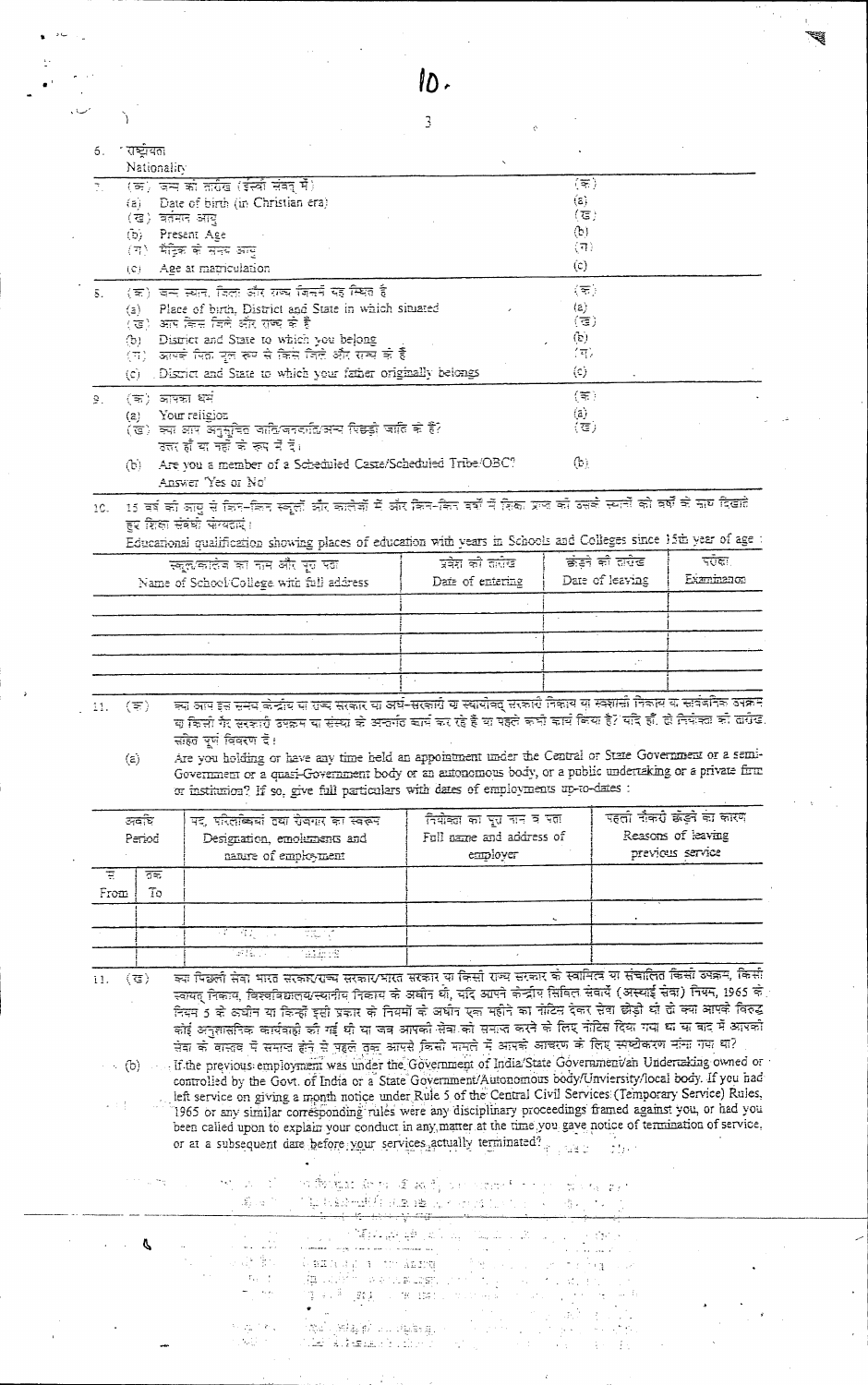$\begin{array}{c} \begin{array}{c} \hline \end{array} \end{array}$ 

|              |                                                                                                                                                     | 4                                                                                                                                                                                                                                                                                            |                                    |
|--------------|-----------------------------------------------------------------------------------------------------------------------------------------------------|----------------------------------------------------------------------------------------------------------------------------------------------------------------------------------------------------------------------------------------------------------------------------------------------|------------------------------------|
|              | )<br>12.    (क) क्या आप कभी गिरफ्तार किये गये?<br>(ख) क्या आप पर कभी मुकदमा चला है?<br>(ग) क्या आप कभी नजरबंद रखे गये?                              | (a) Have you ever been arrested?<br>(b) Have you ever been prosecuted?                                                                                                                                                                                                                       | हाँ/नहीं Yes/No<br>हाँ/नहीं Yes/No |
|              | (घ) क्या आप कभी बंदी वनाये गये?                                                                                                                     | (c) Have you ever been kept under detention?                                                                                                                                                                                                                                                 | हाँ/नहीं Yes/No                    |
|              | (ङ) क्या अप पर किसी विधि न्यायलय द्वारा                                                                                                             | (d) Have you ever been bound down?                                                                                                                                                                                                                                                           | ৰ্ক'নৱী Yes No                     |
|              |                                                                                                                                                     | (a) Have you ever been fined by a Court of                                                                                                                                                                                                                                                   | हाँ रही Yes No                     |
|              | जुर्नान किया गया है?                                                                                                                                | Law?                                                                                                                                                                                                                                                                                         |                                    |
|              | (च) क्या आप कभी किसी अपसब के लिये स्थयत्व द्वारा दोषी ठहराए गए हैं?                                                                                 |                                                                                                                                                                                                                                                                                              | होन्ही                             |
|              | (f) Have you ever been convicted by a Court of Law for any offence?                                                                                 |                                                                                                                                                                                                                                                                                              | Yes No                             |
|              | (छ) क्या आप कभी किसी परीक्षा के लिए विवर्जित उहपुर गए या किसी विश्वविद्यालय या किसी अन्य<br>निलाधिकरण/संस्था द्वारा निकाले गये?                     |                                                                                                                                                                                                                                                                                              | हों/नहीं                           |
|              | any other educational authority/institution?                                                                                                        | (g) Have you ever been debarred from any examination or rusticated by any University or                                                                                                                                                                                                      | YesNo                              |
|              | ( न) ज्या आप कभी किसी से लोक सेवा आयोग/कर्मचारी चगम आयोग द्वारा उसकी किसी परीक्षा में बैटने/<br>चयन के लिए विक्रविद/अयोग्य टहराए गए हैं?            |                                                                                                                                                                                                                                                                                              | हौन्ही                             |
|              | (h) Have you ever been debarred/disqualified by any Public Service Commission/Staff<br>Selection Commission for any of their examination/selection? |                                                                                                                                                                                                                                                                                              | YesNo                              |
|              | (झ) इस साक्ष्योंकर फार्म को भरते समय क्या किसी न्यायालय में आपके विरुद्ध मुकदमा चल रहा है?                                                          |                                                                                                                                                                                                                                                                                              | इंग्लि                             |
| $\odot$      | If any case pending against you in any court of law at the time of filling up this<br>attestation Form?                                             |                                                                                                                                                                                                                                                                                              | YesiNo                             |
|              | चल रहा है?                                                                                                                                          | (क) इस सादयोंकन फार्म को भरते समय क्या किसी शैकिक प्रायिकरण/संस्था में आपके किस्द्ध कोई मानता                                                                                                                                                                                                | होनही                              |
| $\odot$      | institution at the time of filling up this Attestation Form?                                                                                        | is any case pending against you in any University or any other educational authority.                                                                                                                                                                                                        | YesiNo                             |
|              | (ट) ज्या सत्कार के अर्थात किसी प्रशिक्षण संस्थात से कार्यमुक्यनिष्कासित/प्रत्यास्त किया गया अयवा<br>अच्छा है?                                       |                                                                                                                                                                                                                                                                                              | होँ/मही                            |
|              | (k) Whether discharged/expelled/withdrawn from any training institution under the Govt.<br>or otherwise?                                            |                                                                                                                                                                                                                                                                                              | Yes No                             |
|              | रहे मुकदमे को मामले को संबंध में ब्याँरा दीजिए।                                                                                                     | (ठ)। उपग्रेक्त किसी भी प्रसा का उच्च सदि हाँ में हो वो मानला गिरफ्ता∨तवरवन्द∕कुर्नान⊬अपराको/कारावास/सक<br>आदि वो होने और⁄या इस फार्म को भरते समय न्यायालय/विश्वविद्यालय/शैक्षिक प्राधिरकण/संस्था में बल                                                                                      |                                    |
| Ф.           |                                                                                                                                                     | If the answer to any of the above mentioned question is 'Yes', give full particulars of the<br>case/arrest/detention/fine/conviction/sentence/punishment etc. and/or the name of the case<br>pending in the Count/University/Educational Authority etc. at the time of filling up this form. |                                    |
| Note:<br>(2) | टिमणी : (1) ऋषया इसका साक्ष्मोकन फार्म के उपर दी गई 'चेतावर्ता' को भी देखिए।<br>Please also see the "Warning" at the top of this American Form      | वयास्थिति ''हाँ'' या ''नहीं'' को चाट कर प्रत्येके प्रश का ठतर अलग-अलग दिया जाना चाहिर।                                                                                                                                                                                                       |                                    |
|              | be.                                                                                                                                                 | Specific answer to each of the question should be given by striking our "Yes or "No" as the case may                                                                                                                                                                                         |                                    |
| $-43.$       |                                                                                                                                                     | अपने इलाके के दो बिम्मेदार व्यक्तियों के नाम या ऐसे दो व्यक्तियों के नाम दीविए वो आपको जानते हों। 11<br>Name of two responsible persons of your locality or two referees to whom you are known.                                                                                              |                                    |
|              |                                                                                                                                                     | -2.                                                                                                                                                                                                                                                                                          |                                    |
|              | नहीं हैं जिसके कारण मैं सरकार के अधीन नौकरी के लिए योग्य न हो सक्                                                                                   | मैं प्रमाणित करता/करती हूँ कि ऊपर दो गई सूचना जहां वक मुझे पता है तया विश्वास है सही दया पूर्ण है। मैं ऐसी किसी स्थिति से परिचित                                                                                                                                                             |                                    |
|              | of any circumstances which might impair my fitness for employment under Government.                                                                 | I certify that the foregoing information is correct and complete to the best of my knowledge and belief. I am not aware                                                                                                                                                                      |                                    |

तारीख  $\rm{Date}$ 

उम्मीदवार के हस्राक्र<sup>, ...................</sup>... Signance of Candidate

۱

<u>स्थान</u> Place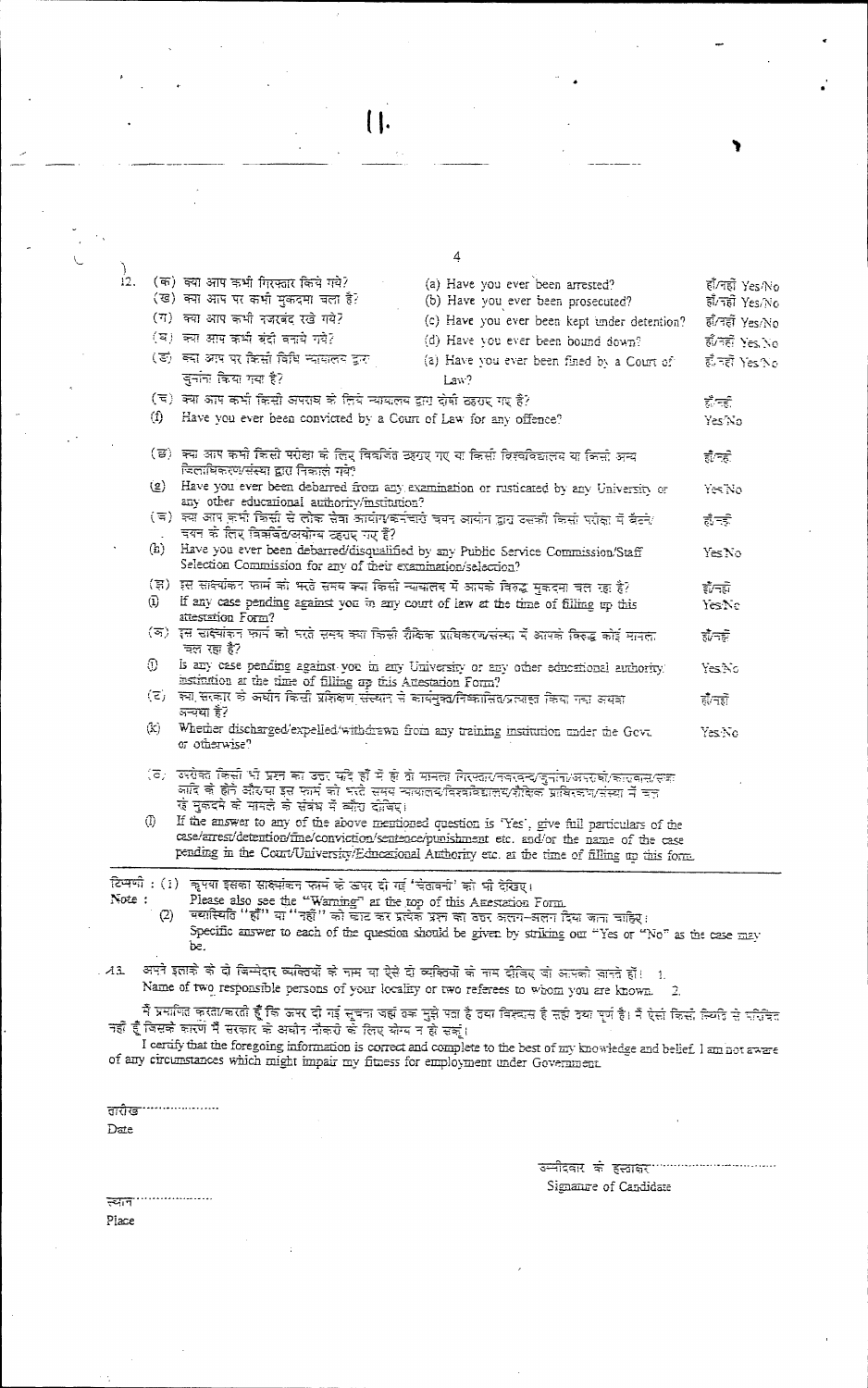### पहचान प्रमाण-पत्र **IDENTITY CERTIFICATE**

 $\overline{\overline{5}}$ 

प्रमाण-पत्र निमांसीखित किसी एक के द्वारा हस्ताक्षरित किए चाने के लिए-Certificate to be signed by any one of the following:-

- (1) कोदीय या राज्य सरकार के सदयत्रित अधिकारी;
	- Gazetted officers of Central or State Government:
- (2) साधारण तथा जहां का उम्मीदवार तथा उसके माता-पिता/रक्षक निवासी है उस निर्वाचन क्षेत्र के संसद सदस्य या राज्य विवान मण्डल के सदस्य:
	- Members of Parliament or State legislature belonging to the constituency where the candidate or his parent guardian ordinarily reside:
- $(3)$  सब डिविजनत मैक्स्ट्रियअधिकारी: Sub-Divisional Magistrate/Officers,
- (4) मैकिस्ट्रेट को शक्तिकों का प्रयोग करने के लिए प्राधिकृत दहसीलदार का नॉयब उपे-तेहसीलदार;
- Tehsildar or Naib/Dy. Tehsildar authorised to exercise magisterial powers;
- ंऽ। जहां उम्मीदवार पहले पढ़ता रहा हो वहां के मान्यताप्राप्त स्कूल/कालेब/संस्था का प्रिंसिपल/मुख्याध्यापक: Principal/Headmaster of the recognised School/Coffege/Institution where the candidate studied last:
- $(6)$  ब्लाक विकास अधिकारी: Block Development Officers;
- (7) सेस्टमास्ट, और

Postmaster, and

- (३) पंजायत निरोक्षक:
	- Panchayat Inspectors: